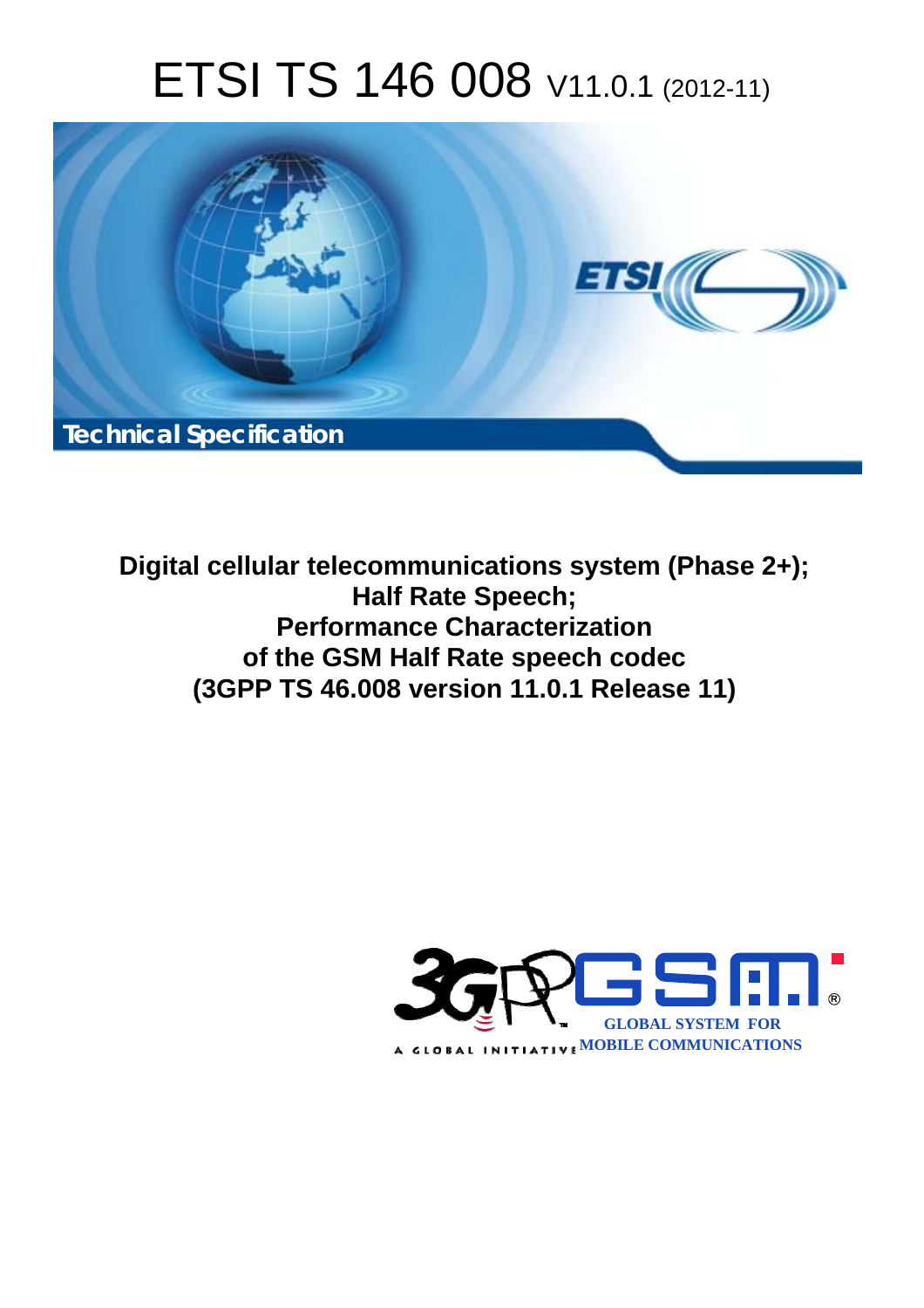Reference RTS/TSGS-0446008vb01

> Keywords GSM

#### *ETSI*

#### 650 Route des Lucioles F-06921 Sophia Antipolis Cedex - FRANCE

Tel.: +33 4 92 94 42 00 Fax: +33 4 93 65 47 16

Siret N° 348 623 562 00017 - NAF 742 C Association à but non lucratif enregistrée à la Sous-Préfecture de Grasse (06) N° 7803/88

#### *Important notice*

Individual copies of the present document can be downloaded from: [http://www.etsi.org](http://www.etsi.org/)

The present document may be made available in more than one electronic version or in print. In any case of existing or perceived difference in contents between such versions, the reference version is the Portable Document Format (PDF). In case of dispute, the reference shall be the printing on ETSI printers of the PDF version kept on a specific network drive within ETSI Secretariat.

Users of the present document should be aware that the document may be subject to revision or change of status. Information on the current status of this and other ETSI documents is available at <http://portal.etsi.org/tb/status/status.asp>

If you find errors in the present document, please send your comment to one of the following services: [http://portal.etsi.org/chaircor/ETSI\\_support.asp](http://portal.etsi.org/chaircor/ETSI_support.asp)

#### *Copyright Notification*

No part may be reproduced except as authorized by written permission. The copyright and the foregoing restriction extend to reproduction in all media.

> © European Telecommunications Standards Institute 2012. All rights reserved.

**DECT**TM, **PLUGTESTS**TM, **UMTS**TM and the ETSI logo are Trade Marks of ETSI registered for the benefit of its Members. **3GPP**TM and **LTE**™ are Trade Marks of ETSI registered for the benefit of its Members and of the 3GPP Organizational Partners.

**GSM**® and the GSM logo are Trade Marks registered and owned by the GSM Association.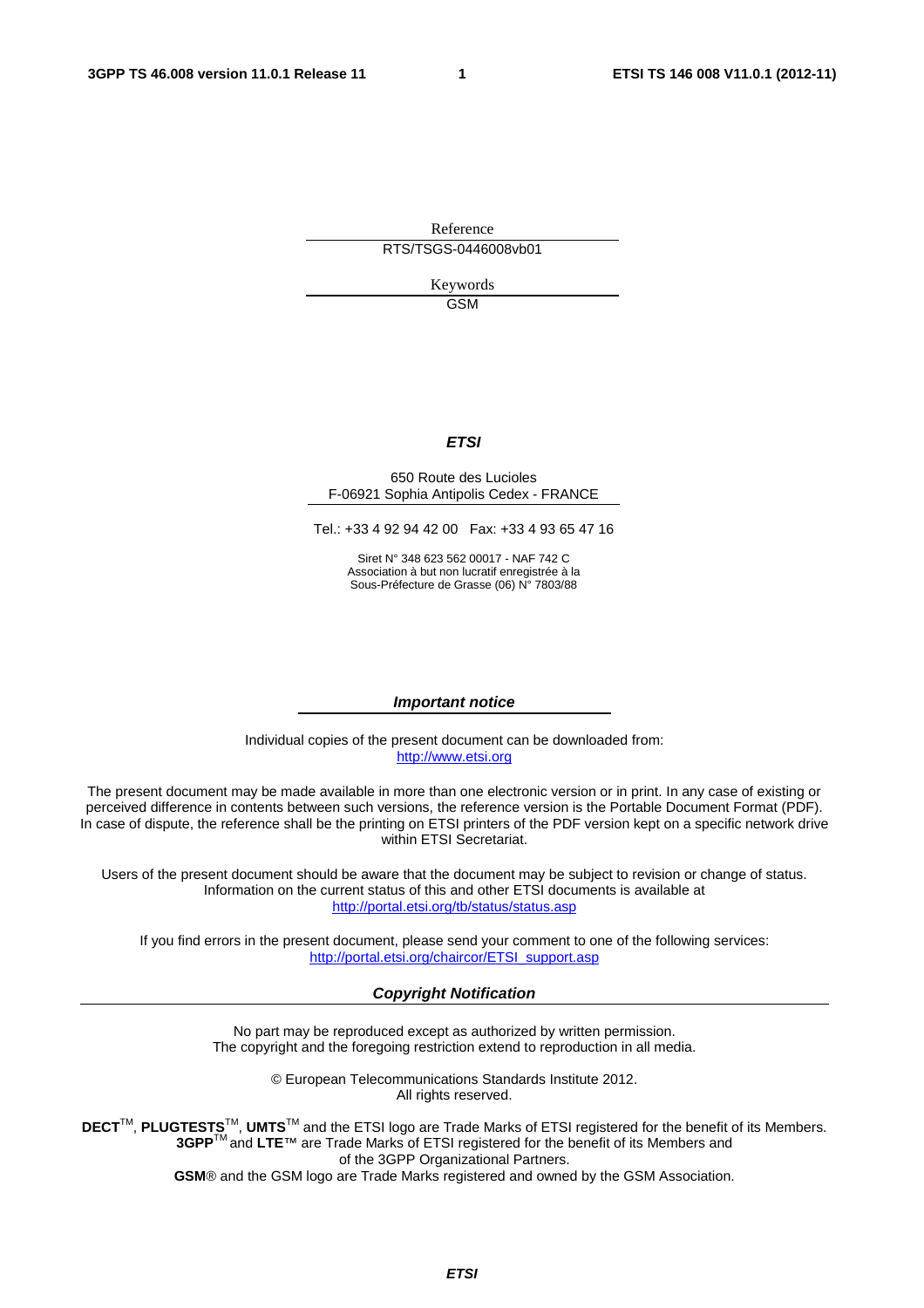# Intellectual Property Rights

IPRs essential or potentially essential to the present document may have been declared to ETSI. The information pertaining to these essential IPRs, if any, is publicly available for **ETSI members and non-members**, and can be found in ETSI SR 000 314: *"Intellectual Property Rights (IPRs); Essential, or potentially Essential, IPRs notified to ETSI in respect of ETSI standards"*, which is available from the ETSI Secretariat. Latest updates are available on the ETSI Web server [\(http://ipr.etsi.org](http://webapp.etsi.org/IPR/home.asp)).

Pursuant to the ETSI IPR Policy, no investigation, including IPR searches, has been carried out by ETSI. No guarantee can be given as to the existence of other IPRs not referenced in ETSI SR 000 314 (or the updates on the ETSI Web server) which are, or may be, or may become, essential to the present document.

# Foreword

This Technical Specification (TS) has been produced by ETSI 3rd Generation Partnership Project (3GPP).

The present document may refer to technical specifications or reports using their 3GPP identities, UMTS identities or GSM identities. These should be interpreted as being references to the corresponding ETSI deliverables.

The cross reference between GSM, UMTS, 3GPP and ETSI identities can be found under [http://webapp.etsi.org/key/queryform.asp.](http://webapp.etsi.org/key/queryform.asp)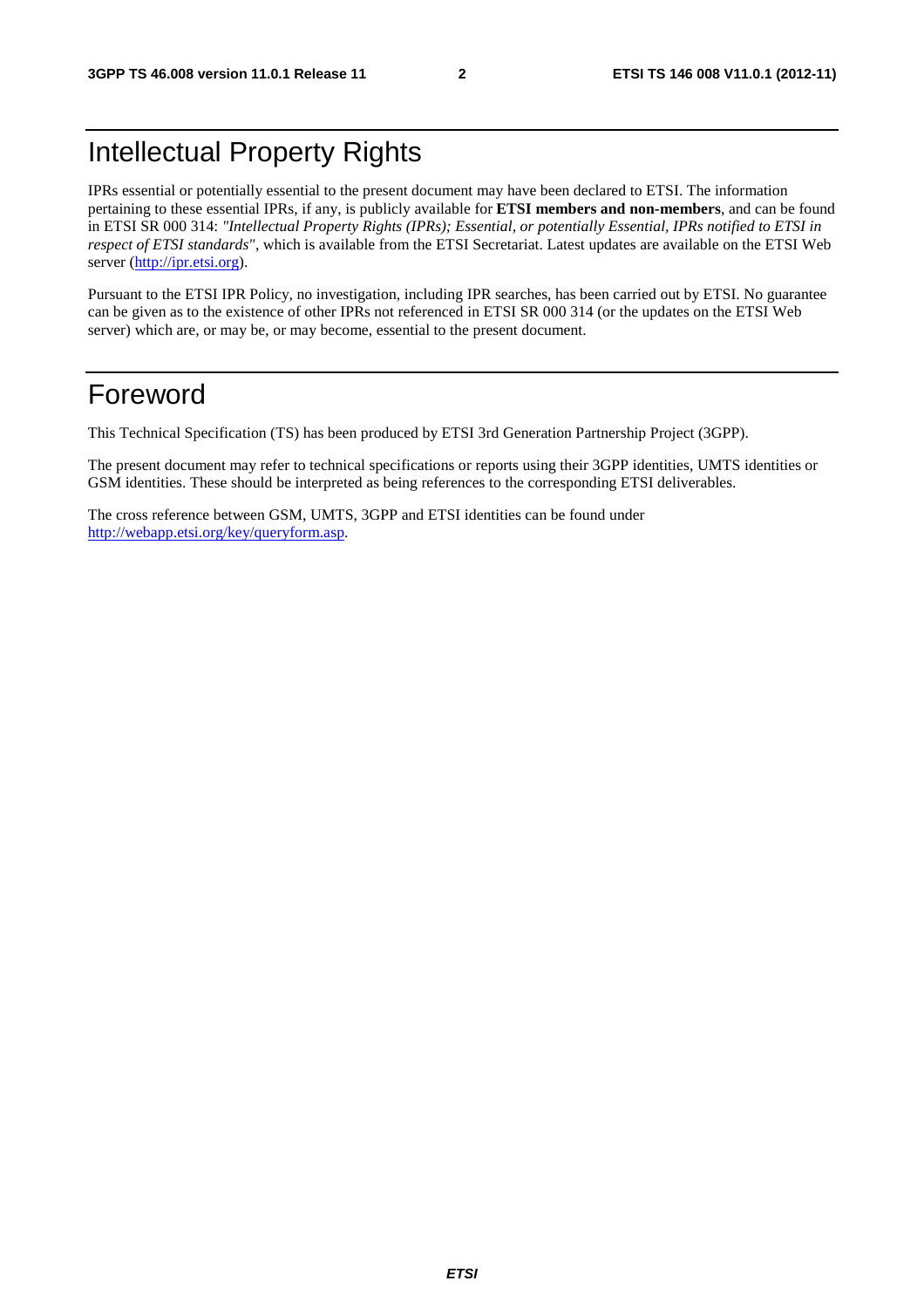$\mathbf{3}$ 

# Contents

| 1                            |  |
|------------------------------|--|
| 2                            |  |
| 3                            |  |
| 4                            |  |
| 5                            |  |
| 6<br>6.1<br>6.2              |  |
| 7                            |  |
| 7.1<br>7.2                   |  |
| 7.2.1                        |  |
| 7.2.2                        |  |
| 8                            |  |
| 9                            |  |
| 10<br>10.1<br>10.2<br>10.2.1 |  |
| 10.2.2                       |  |
| 10.2.3<br>10.2.4             |  |
| 10.2.5                       |  |
| 10.2.6                       |  |
| 11<br>11.1                   |  |
| 11.2                         |  |
| 11.3<br>11.4                 |  |
| 11.5                         |  |
| 12                           |  |
| 13                           |  |
| 14                           |  |
| 15                           |  |
| 16<br>16.1<br>16.2<br>16.3   |  |
| Annex A:                     |  |
|                              |  |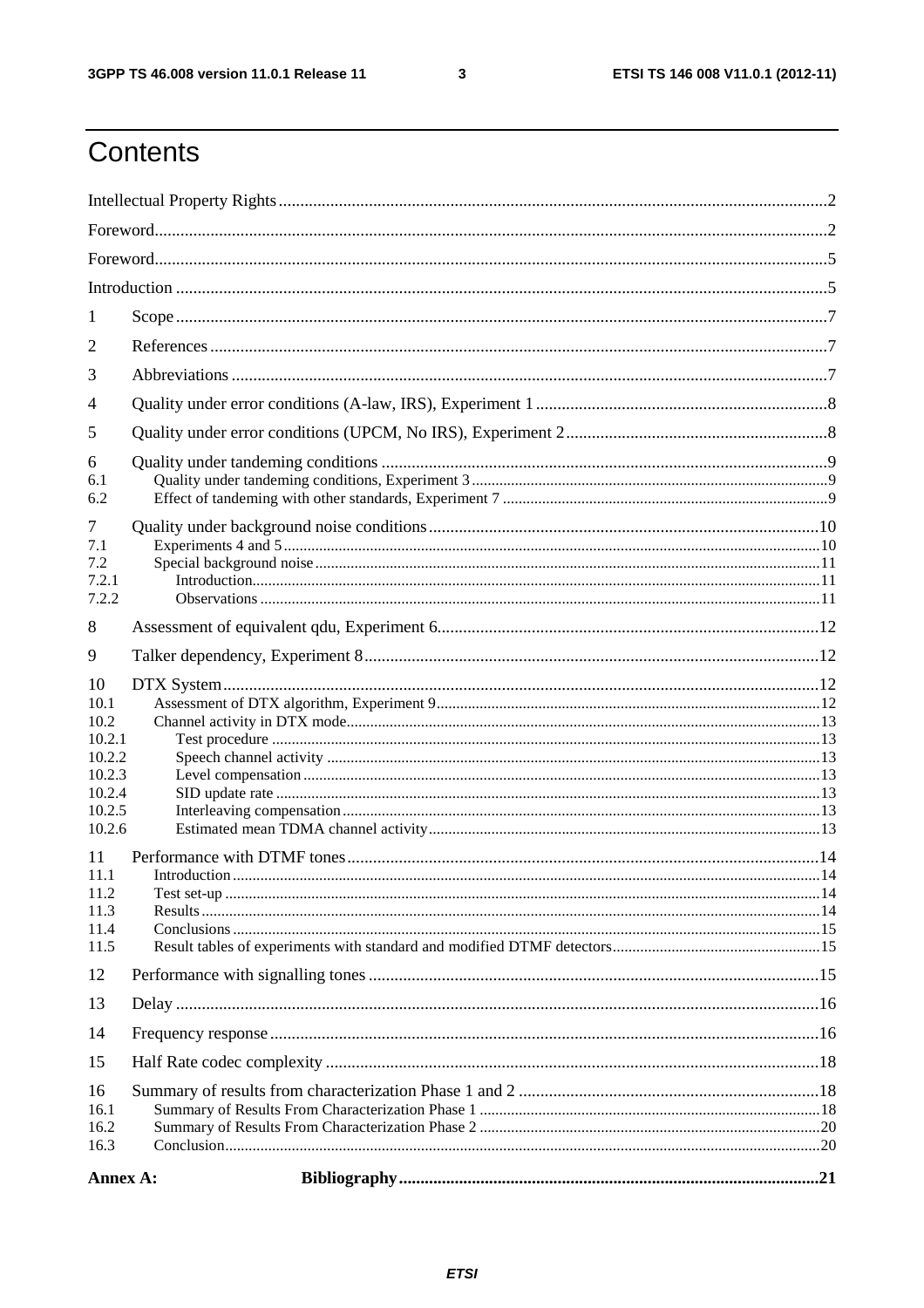$\overline{\mathbf{4}}$ 

| <b>Annex B:</b> |  |
|-----------------|--|
|                 |  |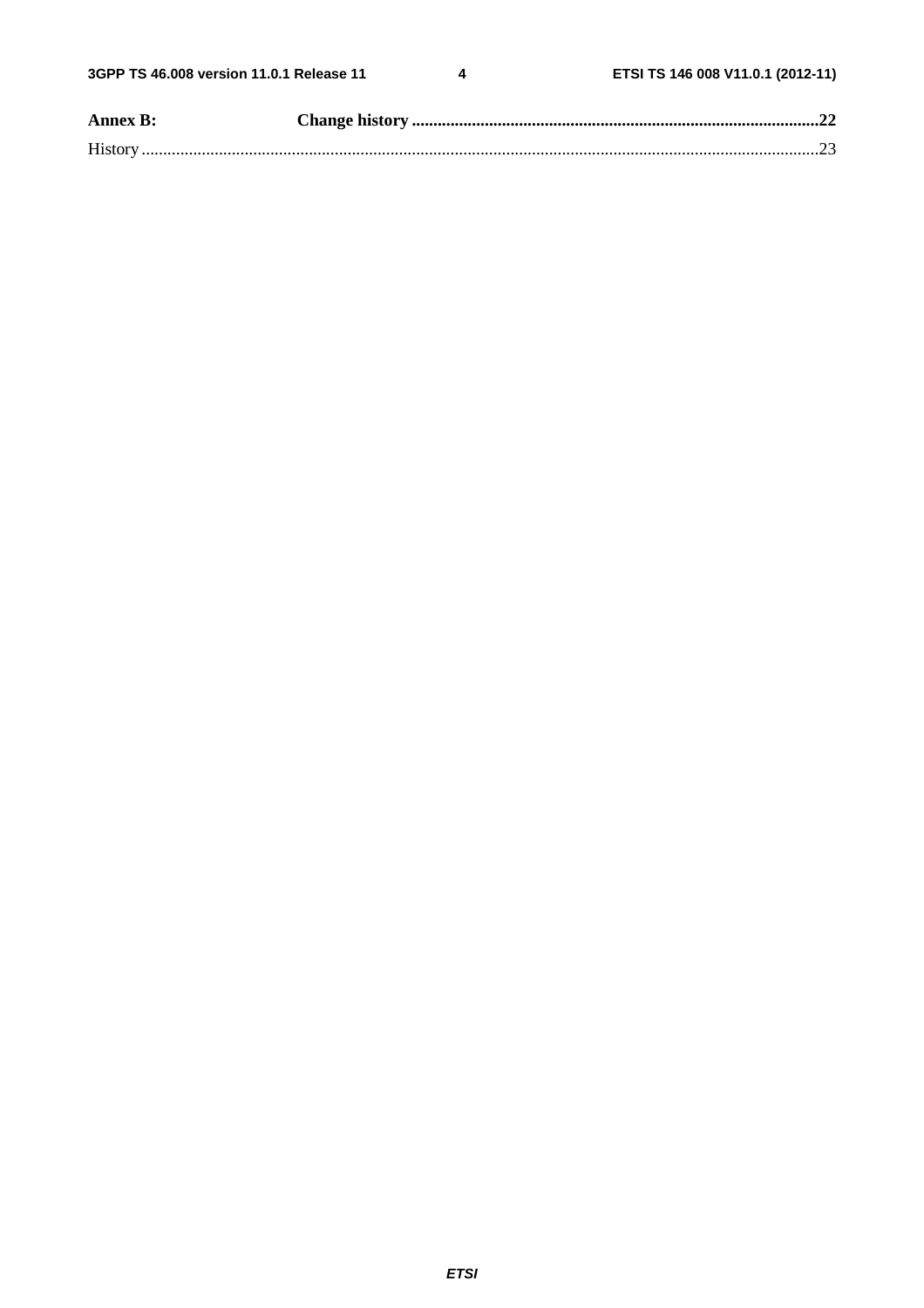# Foreword

This Technical Specification has been produced by the 3<sup>rd</sup> Generation Partnership Project (3GPP).

The contents of the present document are subject to continuing work within the TSG and may change following formal TSG approval. Should the TSG modify the contents of the present document, it will be re-released by the TSG with an identifying change of release date and an increase in version number as follows:

Version x.y.z

where:

- x the first digit:
	- 1 presented to TSG for information;
	- 2 presented to TSG for approval;
	- 3 or greater indicates TSG approved document under change control.
- y the second digit is incremented for all changes of substance, i.e. technical enhancements, corrections, updates, etc.
- z the third digit is incremented when editorial only changes have been incorporated in the document.

### Introduction

During five years of activity, the Traffic CHannel Half rate Speech (TCH-HS) Experts Group has produced a number of test plans and experiments to assess the performance of the candidate algorithms submitted for the GSM half rate standardization. An aid in this task was a large knowledge base made available from previous CCITT (now ITU-T) and ETSI activities on codec assessment (see annex A references 1) 2) 3) 4) 5)), plus the use of recommendations in the field (see annex A references 6) 7) 8)).

Here are reported 3 different phases of the standardization of the GSM half rate codec: Characterization Phase 1, Characterization Phase 2 and Verification phase. The selection of the codec candidate for the GSM half rate traffic channel was based on the results of the characterization phase 1. Test results reported hereafter are based on version 3.3 of the GSM half rate codec.

**Characterization Phase 1** (Experiments 1 to 5): For characterization Phase 1, C-simulations of the candidate codecs were used as hardware implementations were not available at that time. The simulations were produced by MOTOROLA (USA) and Ericsson (Sweden) with support by MATRA (France). The following experiments were carried out:

- Experiment 1: Quality under error conditions (A-law, IRS);
- Experiment 2: Quality under error conditions (UPCM, No IRS);
- Experiment 3: Quality under tandeming conditions;
- Experiment 4: Quality under background noise conditions (ACR);
- Experiment 5: Quality under background noise conditions (DCR).

**Characterization Phase 2** (Experiments 6 to 9): During Characterization Phase 2, a hardware implementation of the candidate algorithm was employed, provided by ANT (Germany). The following experiments were carried out:

- Experiment 6: Assessment of equivalent qdu;
- Experiment 7: Effect of tandeming with other standards;
- Experiment 8: Talker Dependency;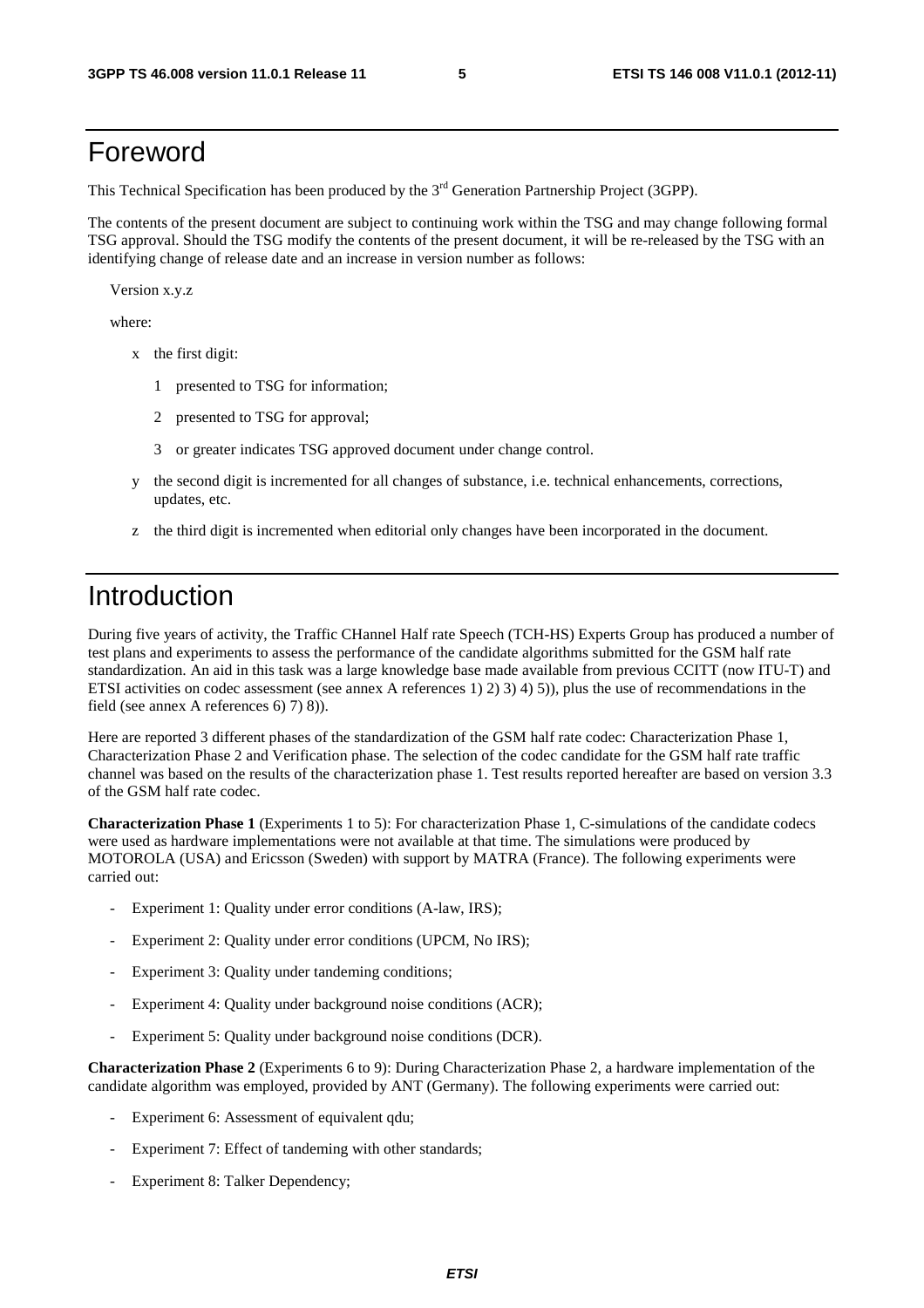Experiment 9: Assessment of DTX algorithm.

**Verification phase:** Further tests accompanied characterization Phase 1 and 2 to obtain a better knowledge of the characteristics of the GSM half rate codec and its performance under different operational conditions:

- Special background noise;
- Channel activity in DTX mode;
- Performance with DTMF tones;
- Performance with signalling tones;
- Delay;
- Frequency response;
- Complexity.

For the characterization tests, a practical "indirect" method of performance comparison between different codecs was adopted, that utilizes the Modulated Noise Reference Unit (MNRU) (see annex A reference 7)) as a reference degradation in a subjective experiment including the codecs under test.

NOTE: The MNRU is a device designed for producing speech correlated noise that sounds subjectively like the quantizing noise produced by log-companded PCM codecs. The device is subjectively calibrated for Mean Opinion Scores (MOS) against Q dB (where Q is the ratio of the speech to speech-correlated noise power). The "Equivalent Q" of the codecs under test can then be found from the corresponding MOS on the calibration curve of the MNRU.

 It is well known that this procedure works as long as the reference degradation sounds similar to the degradation under test.

The MNRU provides the additional function of normalization across laboratories carrying out the same experiment, i.e. all MOS are converted to Equivalent Q (dB) and the results can be analysed statistically for differences between laboratories. An appropriate analysis of variance (ANOVA) was identified to evaluate the statistical significance of the experimental factors.

The aim was to show that the subjective performance of the GSM half rate algorithm is at least as good as that of the full rate codec over a selected set of conditions. To allow for experimental error, the half rate candidate had to perform better than 1 dB below the performance of the full rate (for the overall figure of merit) and better than 3 dB below the performance of the full rate for individual test conditions.

To model its use in a network, the half rate candidate codec had to be placed between either a ITU-T Recommendation G.711 [1] PCM coder and decoder, or a Uniform PCM, which provided the necessary A/D and D/A conversions. Source files of speech, produced either by using an "average" telephone set (called IRS - Intermediate Reference System) or a microphone showing a "flat" sending frequency characteristic (No IRS or "flat"), could then be processed through the different experimental conditions, for presentation to subjects in listening experiments. Among the different experimental conditions were error conditions at different input levels under both IRS A-Law PCM and No-IRS Linear PCM audio parts, tandeming conditions for different error patterns and background noise conditions. During all phases of testing, the host laboratory functions for the processing were provided by Aachen University of Technology (RWTH at Aachen, Germany).

The whole set of "individual" and "global" data, collected in Experiment 1 to Experiment 9 were extensively analysed and discussed within TCH-HS expert group; for each condition, the MOS (or DMOS for Experiment 5) were computed, separately for male and female speech, as well as averaged together, and the effects of different factors and their interactions were subject to analysis of variance (ANOVA). Within characterization Phase 1, conversion to Q values and weighted averages were calculated for the whole set of results, in order to assess that the global figure of merit of the GSM half rate algorithm meets the quality requirement.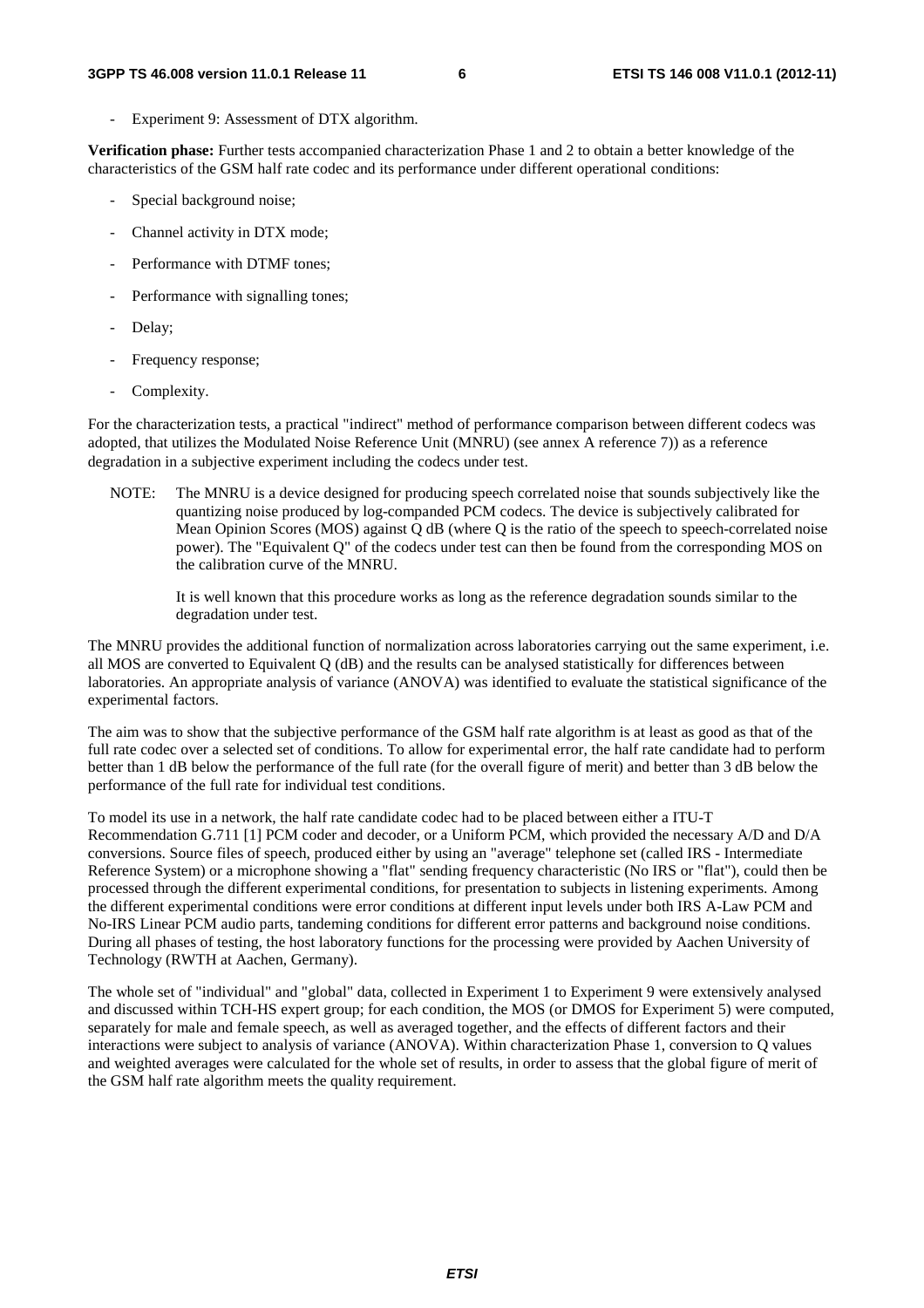## 1 Scope

The present document gives background information on the performance of the GSM half rate speech codec. Experimental results from the characterization and verification tests carried out during the selection process by the Traffic CHannel Half rate Speech (TCH-HS) expert group are reported to give a more detailed picture of the behaviour of the GSM half rate speech codec under different conditions of operation.

# 2 References

The following documents contain provisions which, through reference in this text, constitute provisions of the present document.

- References are either specific (identified by date of publication, edition number, version number, etc.) or non-specific.
- For a specific reference, subsequent revisions do not apply.
- For a non-specific reference, the latest version applies. In the case of a reference to a 3GPP document (including a GSM document), a non-specific reference implicitly refers to the latest version of that document *in the same Release as the present document*.
	- [1] ITU-T Recommendation G.711: "Pulse code modulation (PCM) of voice frequencies".
	- [2] ITU-T Recommendation G.726: "40, 32, 24, 16 kbit/s adaptive differential pulse code modulation".
	- [3] ITU-T Recommendation G.728: "Coding of speech at 16 kbit/s using low-delay code excited linear prediction".

# 3 Abbreviations

For the purposes of the present document, the following abbreviations apply:

| Analogue to Digital                                                               |
|-----------------------------------------------------------------------------------|
| <b>Absolute Category Rating</b>                                                   |
| <b>ANalysis Of VAriance</b>                                                       |
| Carrier-to-Interferer ratio                                                       |
| Conférence Européenne des Postes et Télécommunications                            |
| <b>Comfort Noise Insertion</b>                                                    |
| Digital to Analogue                                                               |
| Digital Audio Tape                                                                |
| <b>Degradation Category Rating</b>                                                |
| <b>Digital Signal Processor</b>                                                   |
| Dual Tone Multi Frequency                                                         |
| Discontinuous Transmission for power consumption and interference reduction       |
| <b>Error Insertion Device</b>                                                     |
| European Telecommunications Standards Institute                                   |
| Average gross bit error rate                                                      |
| Global System for Mobile communications                                           |
| Intermediate Reference System, No IRS= rather flat                                |
| <b>Host Laboratory Control System</b>                                             |
| International Telecommunication Union - Telecommunications Standardization Sector |
| Modulated Noise Reference Unit                                                    |
| Mean Opinion Score                                                                |
| <b>Mobile Station</b>                                                             |
| Overload point                                                                    |
| <b>Pulse Code Modulation</b>                                                      |
|                                                                                   |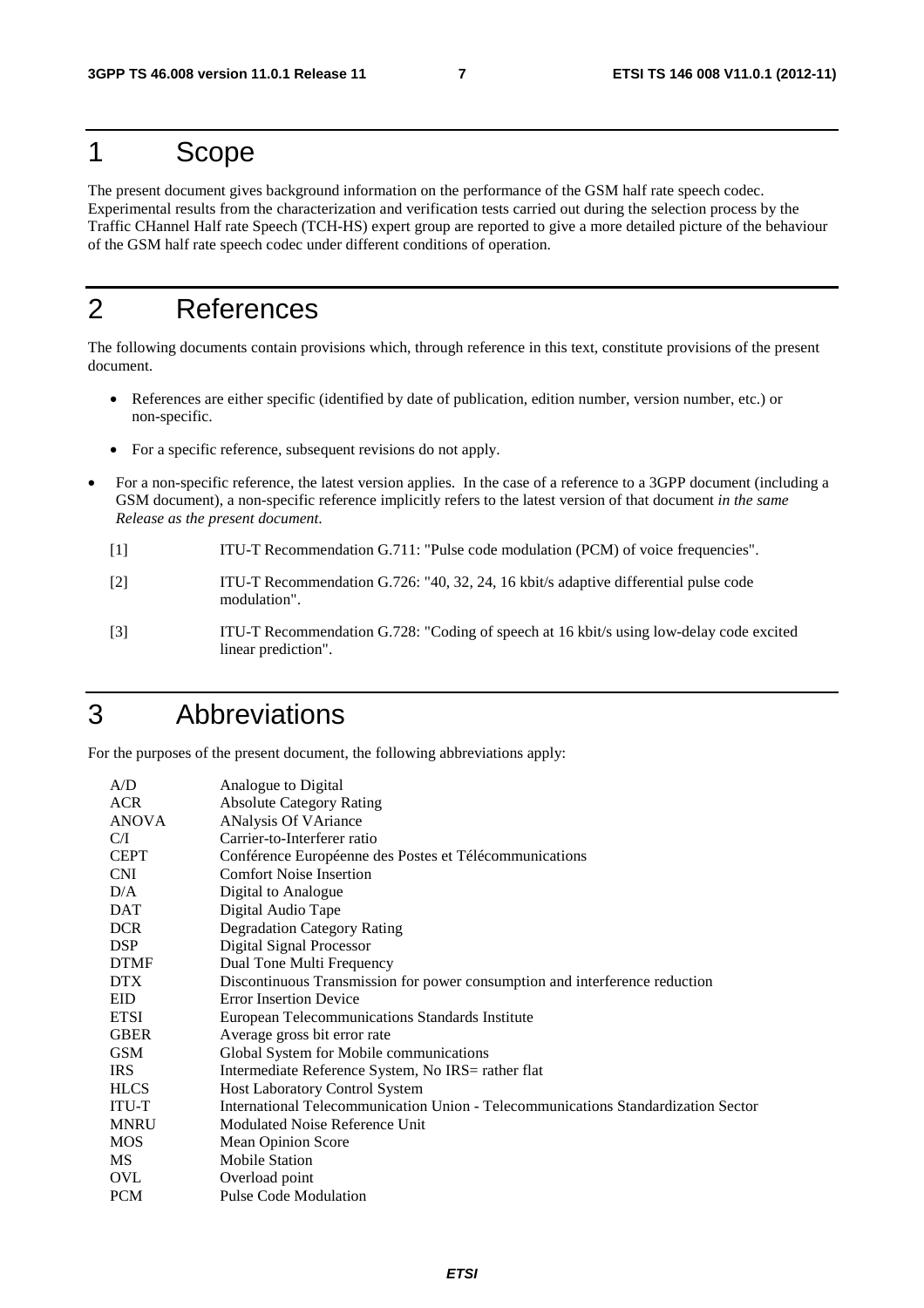| O             | Speech-to-speech correlated noise power ratio in dB   |
|---------------|-------------------------------------------------------|
| qdu           | quantization distortion unit                          |
| RPE-LTP       | Regular Pulse Excited codec with Long Term Prediction |
| <b>SCD</b>    | <b>Signal Conditioning Device</b>                     |
| <b>SFC</b>    | Sending Frequency Characteristic                      |
| <b>SID</b>    | Silence Descriptor                                    |
| <b>SMG</b>    | Special Mobile Group                                  |
| <b>SNR</b>    | Signal to Noise Ratio                                 |
| <b>TCH-HS</b> | Traffic CHannel Half rate Speech                      |
| <b>TDMA</b>   | Time Division Multiple Access                         |
| <b>UPCM</b>   | Uniform or Linear PCM                                 |
| <b>VAD</b>    | Voice Activity Detector                               |
| wMOPs         | Weighted Million OPerations per second                |
|               |                                                       |

Four different Error Patterns (EP0, EP1, EP2 and EP3) were used, where:

- EP0 without channel errors;
- EP1  $C/I=10$  dB; 5 % GBER (well inside a cell);
- EP2  $C/I = 7$  dB; 8 % GBER (at a cell boundary);
- EP3  $C/I = 4 dB$ ; 13 % GBER (outside a cell).

# 4 Quality under error conditions (A-law, IRS), Experiment 1

A listening-only test was chosen, adopting the Absolute Category Rating (ACR) method.

Subjective tests were carried out by BT (United Kingdom), CSELT (Italy), and Deutsche Telekom (Germany). Table 1 reports the results obtained in Experiment 1: each cell shows the difference in terms of equivalent Q values between the candidate and the full rate, negative values meaning worse performance than the full rate.

|                      | <b>Input Level</b><br>(dB relative to OVL) |                |         |  |  |  |  |  |  |
|----------------------|--------------------------------------------|----------------|---------|--|--|--|--|--|--|
| <b>Error Pattern</b> | $-12$                                      | $-32$<br>$-22$ |         |  |  |  |  |  |  |
| EP0                  | $-0.27$                                    | $-0.02$        | 0,34    |  |  |  |  |  |  |
| FP <sub>1</sub>      | $-0.26$                                    | $-0,86$        | $-0,59$ |  |  |  |  |  |  |
| FP <sub>2</sub>      | $-0.49$                                    | $-1,61$        | 1.14    |  |  |  |  |  |  |
| FP3                  | $-0.39$                                    | 3.80<br>79     |         |  |  |  |  |  |  |

**Table 1: Results from experiment 1 (A-law, IRS)** 

NOTE: The figures in table 1 indicate DQ values in dB, where  $DQ = Q_{HR} - Q_{FR}$ .

In general, the candidate codec performed equally well or slightly worse than the full rate (in any case never exceeded the -3 dB limit).

# 5 Quality under error conditions (UPCM, No IRS), Experiment 2

A listening-only test was chosen, adopting the Absolute Category Rating (ACR) method.

Subjective tests were carried out by BT (United Kingdom), CSELT (Italy), and DEUTSCHE TELEKOM (Germany). Table 2 reports the results obtained in Experiment 2: each cell shows the difference in terms of equivalent Q values between the candidate and the full rate codec, negative values meaning worse performance than the full rate codec.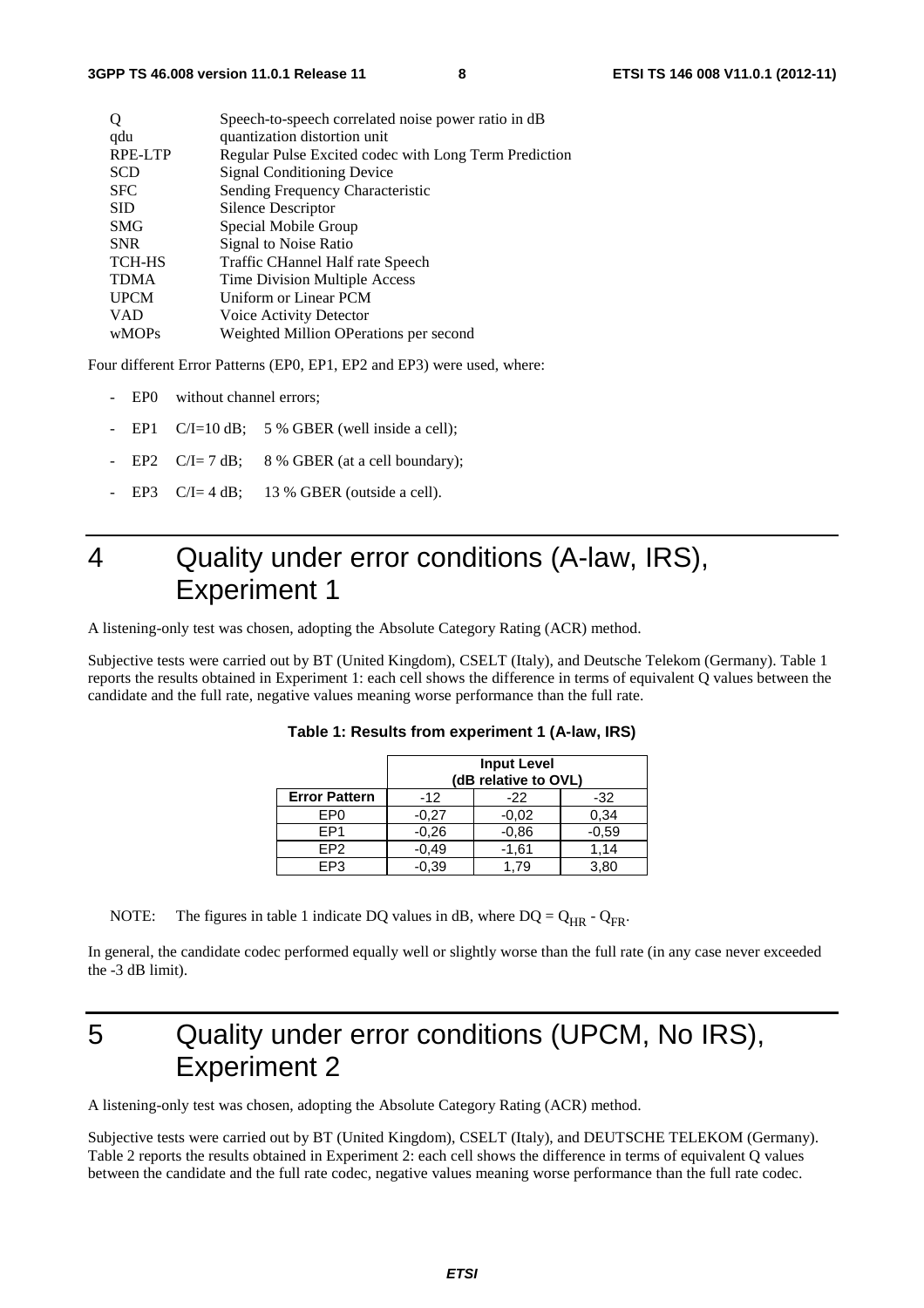|                      | <b>Input Level</b><br>(dB relative to OVL) |                |         |  |  |  |  |  |  |
|----------------------|--------------------------------------------|----------------|---------|--|--|--|--|--|--|
| <b>Error Pattern</b> | $-12$                                      | $-32$<br>$-22$ |         |  |  |  |  |  |  |
| EP <sub>0</sub>      | $-1,13$                                    | $-2,90$        | $-1,70$ |  |  |  |  |  |  |
| FP <sub>1</sub>      | $-3,72$                                    | $-1,72$        | $-1,21$ |  |  |  |  |  |  |
| EP <sub>2</sub>      | $-1,93$                                    | $-1,79$        | 0.69    |  |  |  |  |  |  |
| EP <sub>3</sub>      | 3,59<br>0.79<br>49                         |                |         |  |  |  |  |  |  |

| Table 2: Results from experiment 2 (UPCM, No IRS) |  |  |
|---------------------------------------------------|--|--|
|---------------------------------------------------|--|--|

#### NOTE: The figures indicate DQ values in dB, where DQ =  $Q_{HR}$  -  $Q_{FR}$ .

In general, the candidate codec performed equally well or slightly worse than the full rate (in one case, at -12 dB relative to Overload point (OVL) in EP1 condition,  $Q_{HR}$  -  $Q_{FR}$  exceeded the -3 dB limit).

# 6 Quality under tandeming conditions

### 6.1 Quality under tandeming conditions, Experiment 3

A listening-only test was chosen, adopting the Absolute Category Rating (ACR) method. Subjective tests were carried out by BT (United Kingdom), CSELT (Italy), and DEUTSCHE TELEKOM (Germany). Table 3 reports the results obtained in Experiment 3: each cell shows the difference in terms of equivalent Q values between the candidate and the full rate, negative values meaning worse performance than the full rate.

|                         |                | A-Law PCM (with IRS)<br>$DQ$ (dB) = (HR+HR)-(FR+FR) |         | Linear PCM (No IRS)<br>$DQ$ (dB) = (HR+HR)-(FR+FR) |         |         |  |  |  |  |
|-------------------------|----------------|-----------------------------------------------------|---------|----------------------------------------------------|---------|---------|--|--|--|--|
|                         |                | Input Level<br>(dB relative to OVL)                 |         | Input Level<br>(dB relative to OVL)                |         |         |  |  |  |  |
| Error<br><b>Pattern</b> | $-12$<br>$-22$ |                                                     | $-32$   | $-12$                                              | $-32$   |         |  |  |  |  |
| EP <sub>0</sub>         | $-0.14$        | $-0.56$                                             | $-0.03$ | $-5,20$                                            | $-5,43$ | $-3,89$ |  |  |  |  |
| EP <sub>1</sub>         | $-0.46$        | $-0.75$                                             | $-4,98$ | $-4.14$                                            | $-2.79$ |         |  |  |  |  |

**Table 3: Results from experiment 3 (Tandem Conditions)** 

NOTE: The figures indicate DQ values in dB, where DQ =  $Q_{HR}$  -  $Q_{FR}$ .

In general, two candidate codecs in tandem performed equally well or slightly worse than two full rate codecs in tandem for the A-Law IRS audio part, while in most cases exceeded the -3 dB limit for the Uniform PCM No IRS audio part.

In operating networks, A-law coding and decoding is performed between both speech processing steps in both mobile to mobile calls. Therefore, the results of real network configurations are expected to be somewhere in between the figures obtained using the A-law input speech material and those obtained using the linear PCM speech material for each condition.

### 6.2 Effect of tandeming with other standards, Experiment 7

The experiment was conducted in two different laboratories: BT (UK) and CNET (France).

The following standards were tandemed with the half rate codec in this experiment: half rate, full rate, ITU-T Recommendation G.726 [2] (at 32 kbit/s) and G.728 [3]. Both possible orders of tandeming were tested for each of these cases, in both error free and EP1 conditions. The error pattern EP1 was only applied to the full and half rate codecs.

The main conclusion that can be drawn is that the performance is always better when the half rate codec follows the other codec in the tandeming chain. This effect is most pronounced at the higher speech input level (12 dB below overload point).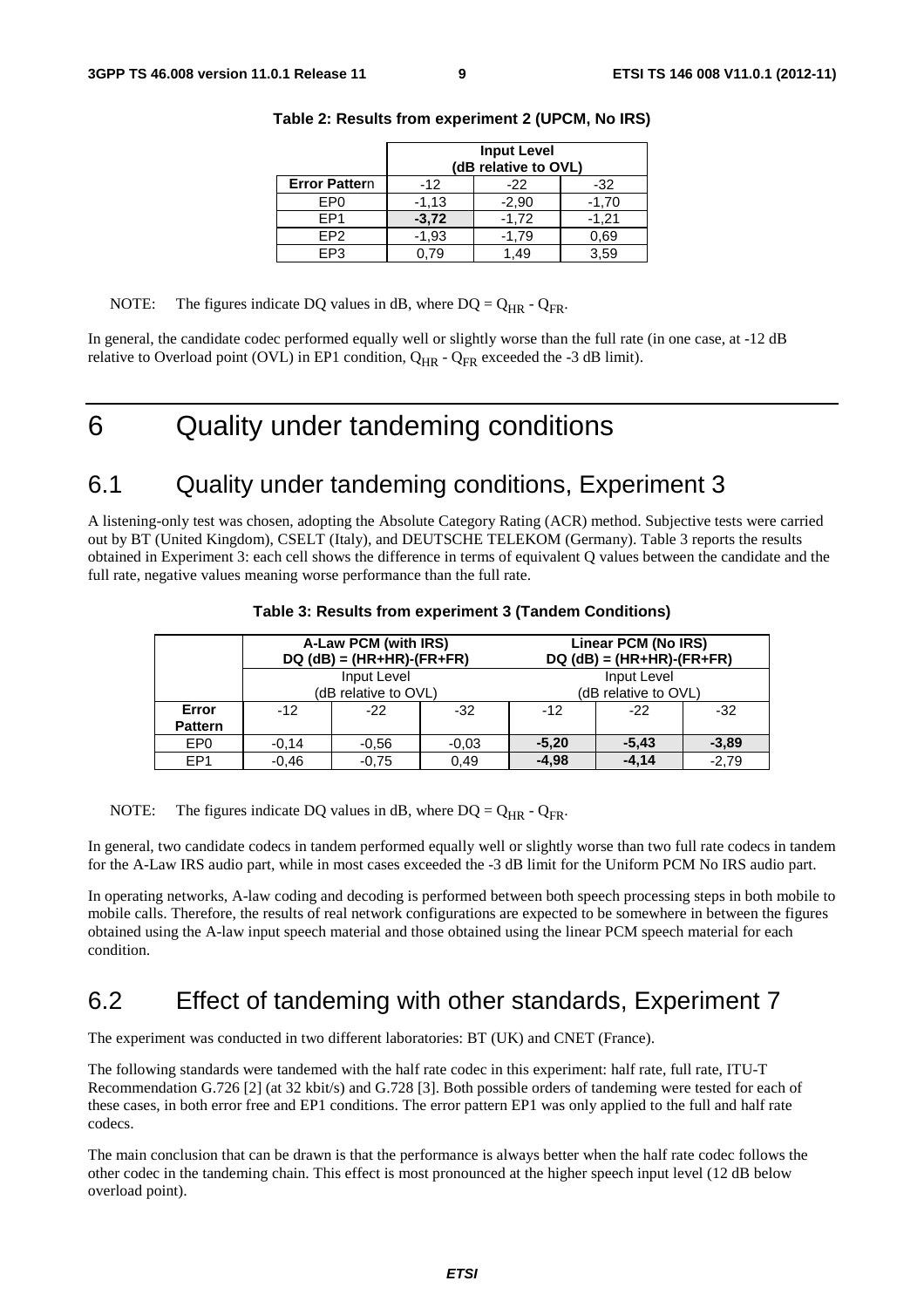# 7 Quality under background noise conditions

### 7.1 Experiments 4 and 5

International subjective test programs have been conducted in the past, by both the ITU and ETSI, to investigate the effects of environmental noise. This has proved to be a difficult area to evaluate, and more satisfactory methodologies are continually being sought to improve the accuracy of these tests. Several methodologies have been used recently to investigate this factor:

- a) the ACR (Absolute Category Rating) method using the classical Quality scale (second selection phase of the GSM half rate speech coding algorithm candidate, 1992);
- b) the ACR method using the Listening Effort scale (second pre-selection test of the GSM Half Rate candidate, 1992);
- c) the DCR (Degradation Category Rating) method such as in the ITU-T test methodology for the 16 kbit/s and 8 kbit/s speech coders which is an adapted version of the standard DCR procedure (described in ITU-T Recommendation P.80) and where several types of noise at different Signal-to-Noise ratios were evaluated in a unique experiment;
- d) the DCR procedure adapted such as in the first pre-selection phase of testing for the GSM half rate candidates in 1991, where only one distinct noise has been tested in the same experiment in order to prevent the noise from being the predominant factor within the test; two experiments were, then, designed to take into account two types of noise: babble noise at a SNR of 30 dB and vehicle noise at a SNR of 10 dB.

Analysis of results gathered from these four experimental designs led to the conclusion that the last procedure - DCR test per noise (d) - is the most appropriate one to study the effects of environmental noise on a codec's behaviour.

For the final characterization phase of testing, it was decided to follow up two methodologies: the ACR and the DCR methods, i.e. to formally compare two distinct modes of collecting the subjects' responses with exactly the same experimental test plan (four 24 x 24 interleaved graeco-latin squares). The following environmental noises were considered of interest: office babble, vehicular, and traffic.

A listening-only test was chosen, adopting, for Exp. 4, the Absolute Category Rating (ACR) method, and subjective tests were carried out by BT (United Kingdom) and DEUTSCHE TELEKOM (Germany), while a modified version of the Degradation Category rating (DCR) was agreed for Exp. 5, and subjective tests were carried out by CNET (France) and CSELT (Italy).

Table 4 and 5 report the results obtained in experiment 4 and 5, respectively: each cell shows the difference in terms of equivalent Q values between the candidate and the full rate, negative values meaning worse performance than the full rate.

| <b>Noise</b>                | <b>Office Babble</b> | <b>Vehicular</b> | <b>Traffic</b> |
|-----------------------------|----------------------|------------------|----------------|
| Low noise                   | $-0.78$              | $-2,19$          | $-1,06$        |
| <b>High Noise</b>           | $-1,75$              | $-0.87$          | $-1,25$        |
| Low Noise<br>Tandem         | $-1,75$              | $-2.38$          | $-2.66$        |
| <b>High Noise</b><br>Tandem | $-2.99$              | $-4.10$          | $-3.09$        |

#### **Table 4: Results from experiment 4 (ACR)**

NOTE: The figures indicate DQ values in dB, where  $DQ = Q_{HR} - Q_{FR}$ .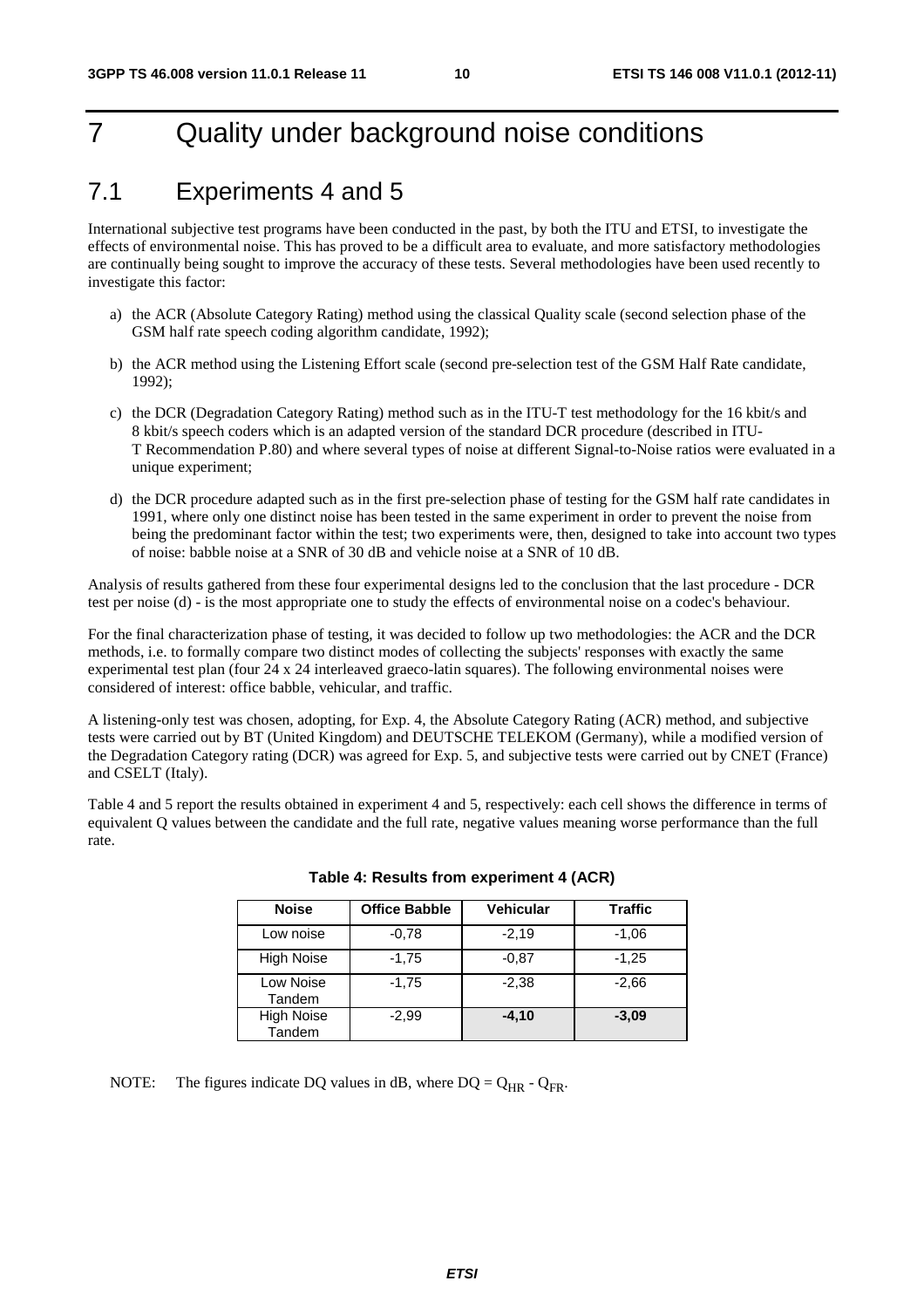| <b>Noise</b>                | <b>Office Babble</b> | Vehicular | Traffic |
|-----------------------------|----------------------|-----------|---------|
| Low noise                   | $-2,10$              | $-2.96$   | $-4,53$ |
| <b>High Noise</b>           | $-2,79$              | $-2,83$   | $-2.04$ |
| Low Noise<br>Tandem         | $-4,03$              | $-4.39$   | $-5.31$ |
| <b>High Noise</b><br>Tandem | $-4,96$              | $-5.85$   | $-5,68$ |

**Table 5: Results from experiment 5 (DCR)** 

NOTE: The figures indicate DQ values in dB, where  $DQ = Q_{HR} - Q_{FR}$ .

The main conclusion that can be drawn is that the performance of the half rate codec is (always) worse than that of the full rate, the amount of perceived degradation, in terms of DQ in dB, depending on the method chosen for the test (DCR being clearly more discriminant than ACR). Such background noise effect is most pronounced in tandem conditions.

#### 7.2 Special background noise

#### 7.2.1 Introduction

Some informal listening sessions were carried out to further investigate background noise effects. Speech samples from four different talkers were electronically mixed (at 3 different Signal-to-Noise Ratios; 5 dB, 10 dB, and 20 dB) with a wide range of different background noises, reflecting the following types of environment:

- Industrial Setting;
- Babble (offices and public places such as airports);
- Trains;
- Cars and Lorries:
- Roadside.

These were processed through a simulation of the Half Rate codec (with no DTX) and were listened to (on an informal basis) under controlled listening conditions using headphones.

No formal method of voting or opinion collation was employed; observations were simply noted.

#### 7.2.2 Observations

At the lower Signal-to-Noise Ratios, the speech was often unintelligible without considerable concentration and effort on the part of the listener. In some cases, even where the listener was familiar with the speech material, it was impossible to understand some parts of the speech.

The codec had the effect of making the background noises sound "babbley", which, for example, made most background noises sound more "busy". This effect was particularly bad at 5 dB SNR. At 10 dB, the listening was more comfortable although parts of it were still difficult to understand. At 20 dB the speech was clearly understandable, although the noise was still "babbley".

For the -12 dB and -22 dB input levels, peak clipping also distorted the speech. Understandably, this effect was worse for the higher input level and for the higher Signal-to-Noise Ratios.

It must be particularly remembered when considering these results that the listening was informal and used headphones, not a handset. Also, the use of electrically summed speech and noise will not give the same results as would have been obtained if the speech used had actually been recorded in the noisy environment.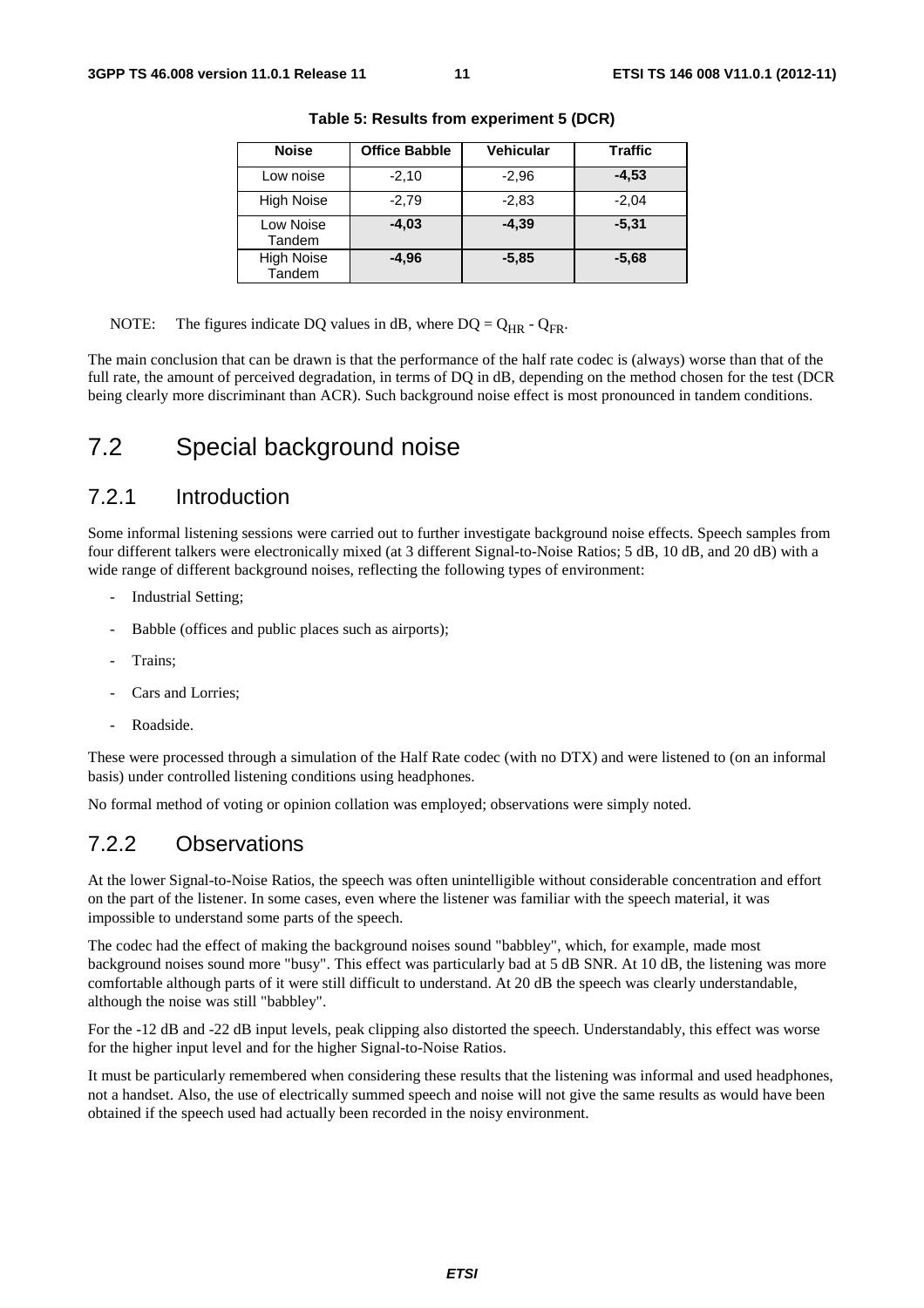# 8 Assessment of equivalent qdu, Experiment 6

The experiment on the assessment of qdu was designed to assess the half rate codec performance, in error free conditions, in terms of Equivalent Quantization Distortion Units (qdu) as defined by the ITU-T. Two laboratories performed the experiment (CSELT and DEUTSCHE TELEKOM) and the following conclusions were drawn from their results:

a) For single encoding, the half rate codec was judged to be statistically equivalent to the full rate. Similar planning rules could therefore be applied to both algorithms if the configuration is not mobile-to-mobile. The figure of equivalent qdu for the half rate codec was found to lie somewhere between 8 and 16 qdu. A more precise figure could not be determined due to differences in the results from the two laboratories.

 (It is reminded that for the full rate an "average" figure of 7-8 qdu was indicated by SCEG to GSM, after considering test results showing values between a minimum of 4-5 qdu and a maximum of 21-22 qdu).

b) For tandemed conditions, a statistically significant difference in performance between the half and full rate codecs was detected in one of the two laboratories. The results confirmed that a noticeable degradation in speech quality in mobile-to-mobile connections is likely.

Generally, both the Half- and Full-Rate showed a worse performance than the other standards (ITU-T Recommendations G.711 [1], G.726 [2], at 32 kbit/s, and G.728 [3]) included in the experiment.

# 9 Talker dependency, Experiment 8

From the results obtained in the two laboratories which conducted this experiment, the performance of any given condition undoubtedly varies from talker to talker.

The existence of this talker dependency has been confirmed by a further analysis applied to the results from the first phase of characterization testing.

Under error free conditions, it was shown in the tests carried out, that the talker dependency for the half rate codec is similar to that for the full rate.

# 10 DTX System

#### 10.1 Assessment of DTX algorithm, Experiment 9

The four laboratories who performed the subjective evaluation of DTX functions concentrated their expert listening on the following effects, using conversational speech;

- Voice Activity Detection (VAD); and
- Comfort Noise Insertion (CNI).

For this, the speech material available was monitored for the following effects:

- speech clipping;
- noise quality;
- noise contrast.

The tests showed that malfunctions of the VAD and the CNI were only predominant with low SNRs. The VAD functions appeared to work well in most situations (i.e. rather little clipping). In many situations, the Comfort Noise Insertion did not operate properly, being poorly matched in terms of quality and/or level. The DTX performed better with hand-held terminals relative to its performance with hands-free.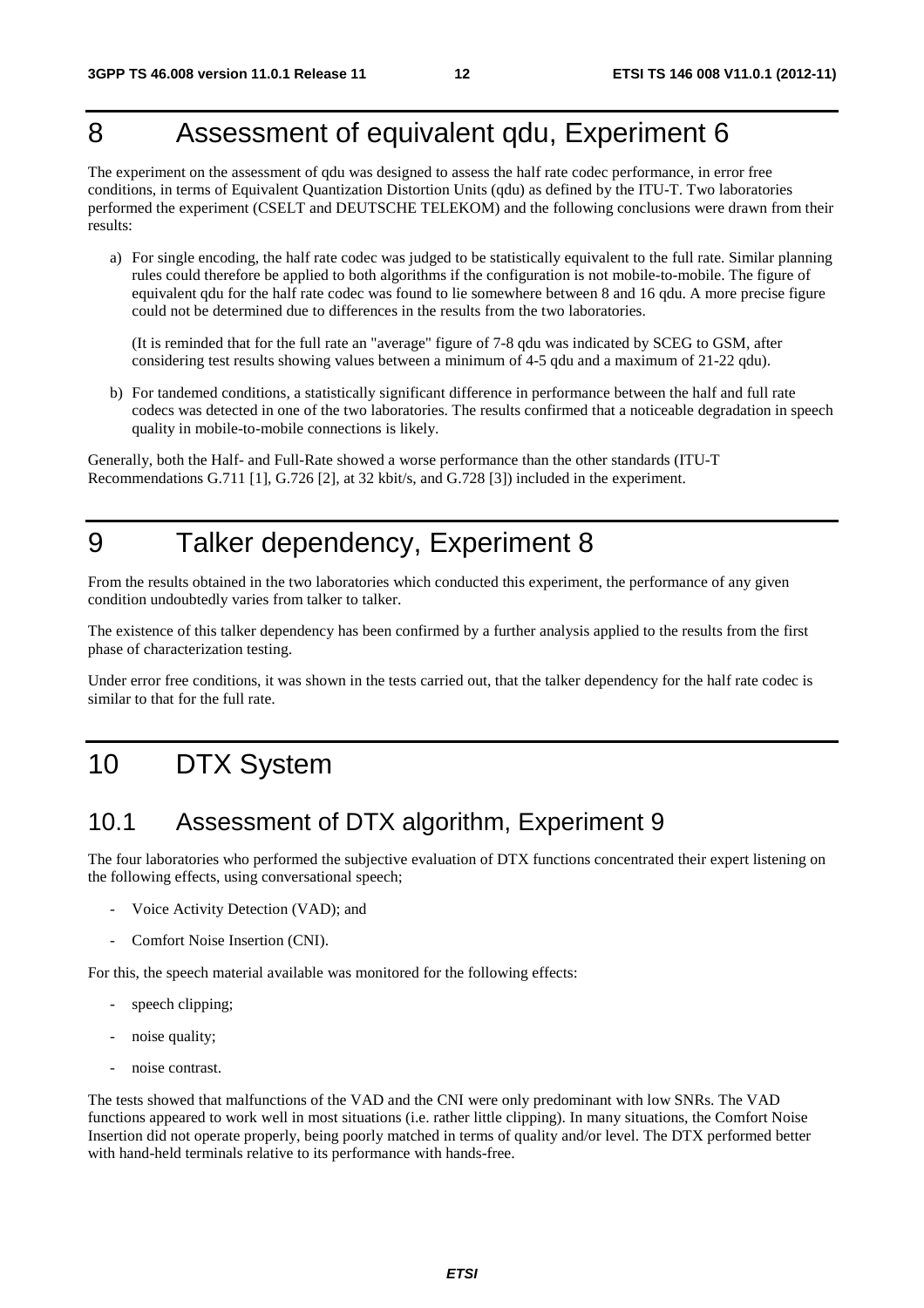# 10.2 Channel activity in DTX mode

#### 10.2.1 Test procedure

Speech material recorded during testing of the full rate DTX system was processed through the codec/DTX hardware. This material comprised real conversations in the English, French, German and Italian languages. The activity of the VAD algorithm was measured for all 480 conversations. The mean channel activity was then calculated by means of a software simulation of the TX DTX handler.

#### 10.2.2 Speech channel activity

The percentage of speech frames scheduled for transmission by the radio sub-system (subsequently referred to as the speech channel activity) varied significantly between conversations. Speech channel activities ranged from 35 % to 85 % for individual sides of a conversation. For this reason, it was not possible to identify any significant trends in the results with regard to terminal type and environmental conditions. The mean speech channel activity, measured over all 480 conversations, was approximately 55 %.

#### 10.2.3 Level compensation

During the expert listening, it was found that the speech material had been processed at a level 6,5 dB below the original recorded level. However, the activity of the basic VAD algorithm rises approximately 0,5 % per dB increase in input level. To compensate for this, a factor of 3 % must be added to the speech channel activity estimate.

#### 10.2.4 SID update rate

The DTX handler simulation used a SID update period of 480 ms. The SID update rate has subsequently been reduced to 240 ms. This modification will raise the speech channel activity by approximately 2 %.

#### 10.2.5 Interleaving compensation

The channel measurements were calculated on a signal frame basis. However, the use of interleaving (depth 4) implies that the TDMA activity will be approximately 2 % higher than the signal frame activity.

#### 10.2.6 Estimated mean TDMA channel activity

The estimated mean TDMA channel activity is shown in table 6.

#### **Table 6: Calculation of mean TDMA channel activity**

| speech channel activity     | 55 % |  |  |  |
|-----------------------------|------|--|--|--|
| level compensation          |      |  |  |  |
| 240 ms SID update period    |      |  |  |  |
| interleaving compensation   |      |  |  |  |
| total TDMA channel activity | 62 % |  |  |  |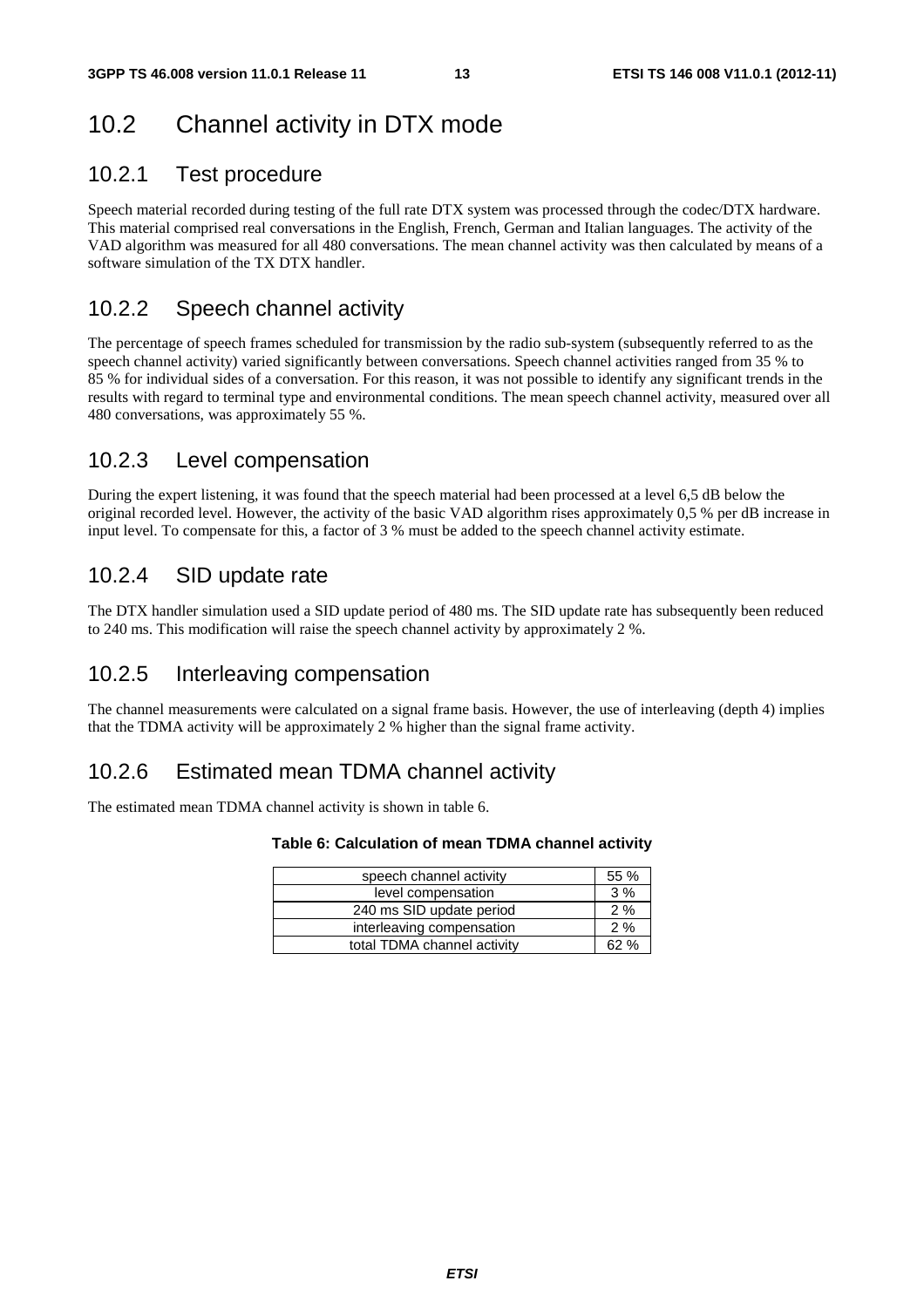# 11 Performance with DTMF tones

#### 11.1 Introduction

In the fixed telephone system, DTMF (Dual Tone Multi Frequency) signals are transmitted in the speech channel for signalling. This has led to the use of DTMF tones for applications such as the control of answering machines and mail/messaging boxes. In the GSM system, the handling of these signalling tones is dependant on the direction the signal is travelling. If it is in the uplink (from the mobile station to the network), the signalling channel is used, rather than the speech channel. In the downlink (from the network to the mobile station), these tones are carried in the speech channel. Even though it was not a requirement for the half rate speech channel to be able to carry these tones in the downlink, their transmission was tested.

#### 11.2 Test set-up

16 DTMF signals are defined representing the 10 numeric keys, the characters "A", "B", "C", "D", "\*" and "#". Each digit consists of two sine signals of distinctive frequencies, one chosen out of 4 values from the low frequency group (or row frequency), and one out of the 4 values from the high frequency group (column frequency). Both frequencies are sent simultaneously ideally with same amplitude and at exact frequency values. For practical use, certain tolerances of the frequencies and of the signal amplitudes are specified.

A DTMF receiver must be capable of detecting these tones. It should detect all the DTMF tones even under noisy conditions or when speech is present. Also, it should not interpret other signals from the voice band as valid tones. The tones can only be distinguished by their specific frequency and amplitude composition so it is important, if they are to be recognized by the half rate system, that they conform to the CEPT recommendation T/CS 46-02 (1985). Among others, the difference in the amplitudes of the 2 components (twist) shall not exceed 6 dB. The minimum signal length from sending unit is 75 ms while a 40 ms signal should be detected at the receiver side. Pauses from the generator shall last 65 ms while the receiver shall detect 20 ms.

The DTMF tests were done at nominal frequencies with different pulse and pause duration and different amplitude levels on a PC based set-up. DTMF signal files were generated by means of a DTMF software package for the 16 signals with 10 samples for each tone. After processing with the HR-codec software, the result files were input to a DSP based hardware with a standard DTMF recognition S/W meeting CEPT requirements. All experiments were done also with modified DTMF receiver software. The tables in subclause 11.5 list the number of recognized tones.

All dB values mentioned are for each individual component of the DTMF signal, with reference to the overload point.

### 11.3 Results

The results of the test with a standard DTMF detector are shown in table 7. Even at ideal conditions with nominal DTMF signal frequencies, no additional signals in the speech band, and error free transmission, the recognition is poor after processing. Only with a relatively high level of -12 dB and a tone length of 80 ms is a 100 % recognition achieved. Under all other conditions at least one tone shows severe problems. There is no linearity in this experiment, e.g. "4" is recognized well at -18 dB level but very poor at -22 dB while "7" shows the opposite behaviour. Also, when the twist is reversed, the results differ in ways which depend on the code being transmitted. The recognition of very short tones (40 ms) is not acceptable, and the longer tones (120 ms) are problematical too.

A reason for the poor behaviour might be a time dependent twist generated by the GSM Half Rate codec when one of the two components develops differently from the other due to the non-linear behaviour of the codec. For more than 40 ms the twist at certain DTMF tones was observed to be greater than 6 dB and thus out of the allowed range of the specification of standard DTMF receivers. In experiment (h) with -12/-18 dB signals and 120 ms tones, 10 inputs of "A" resulted in 12 recognitions. A slow oscillation of the signal amplitudes may have generated a twist of more than 6 dB for longer than 20 ms. This made the detector observe a valid pause and a new tone, increasing the number of detected tones above the number of input tones. This might have happened also for other tones under the condition (h) where e.g. 10 detected tones may result of 8 correct detections, a double detection from one input and one failure. The test equipment could not decide such effects - as also in practise just the result counts. At 80 ms twist signals, such slow oscillations do not have the same effect because under no condition a valid 2nd tone can be detected (40+20+40>80).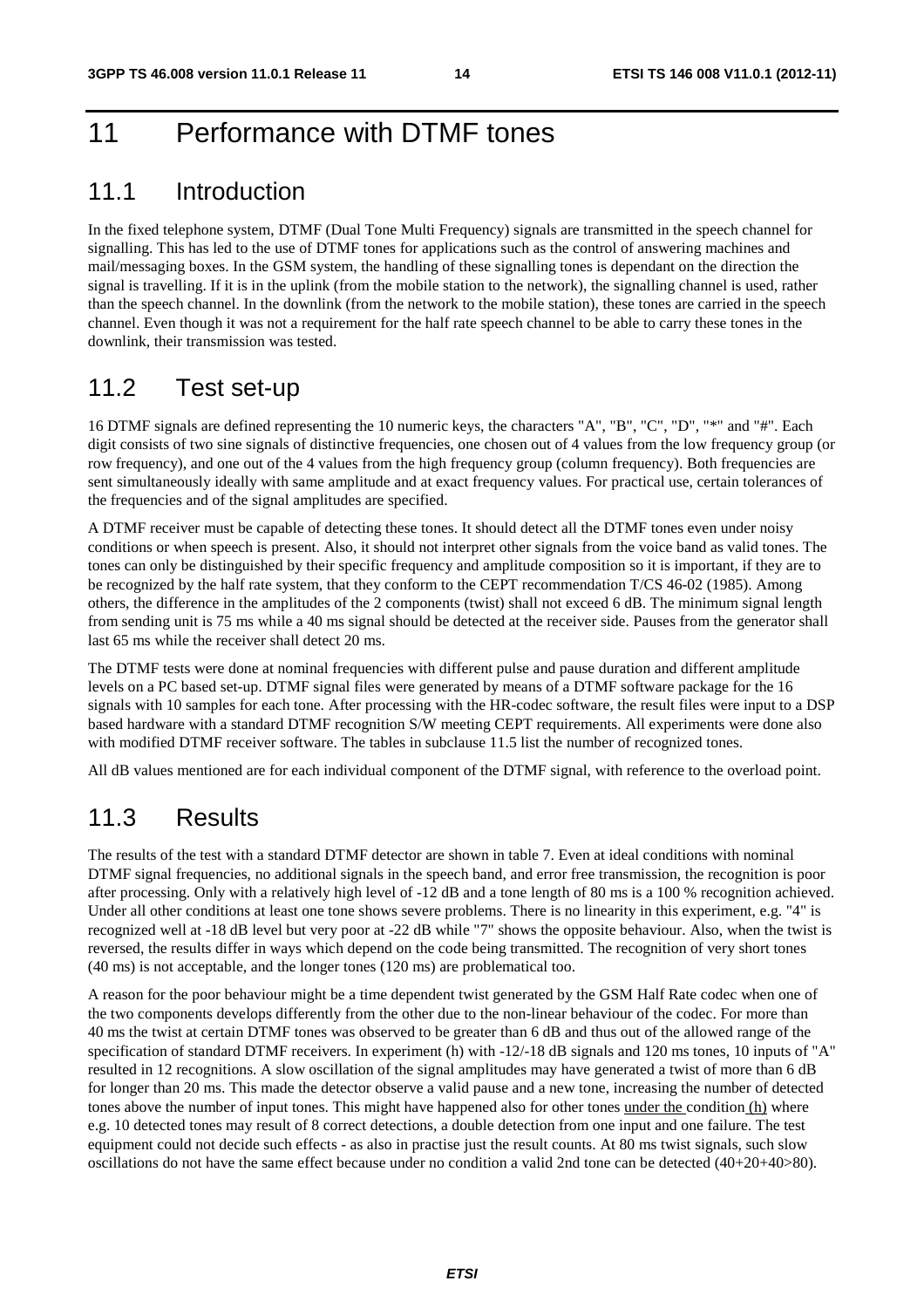Table 8 shows the results of the same experiments as described above with a DTMF detector tuned for recognition in GSM half rate speech codec transmission. Using knowledge of the possible reasons for detection errors in the tuned detector, the detection rate was improved. However, even at the still ideal signal conditions as described above, the results were not satisfactory where there was severe twist or short (40 ms) tones. Also, the modifications may well increase the acceptance of non-DTMF signals as valid DTMF tones. This, however, was not tested.

#### 11.4 Conclusions

With the standard detector the recognition rate averaged over all experiments was 74 %. The tuning of the detector for the half rate channel characteristics could improve the detection rate to 92 %. As all experiments still had rather ideal conditions, in real application an even lower rate for detection has to be assumed, also due to the misinterpretation of other signals in the modified detector.

In conclusion, a serious commercial application using DTMF in the speech channel should not be supported with the GSM half rate codec.

### 11.5 Result tables of experiments with standard and modified DTMF detectors

The tables below list the numbers of detected tones from 10 input signals at each tested condition. For twist conditions, the pair of level figures indicate the level of row frequencies and column frequencies respectively.

| <b>Condition\Tone</b>                           |    | 2  |    | A    |    | 5  | 6  | в  |          | 8  | 9  |    |          | o        | #  | D  | Total |
|-------------------------------------------------|----|----|----|------|----|----|----|----|----------|----|----|----|----------|----------|----|----|-------|
| $(a) -12$ dB, 40 ms                             | 5  | 2  | 9  | 10   |    | 8  |    | 5  | 10       | 5  | 3  | 0  | $\Omega$ | 10       | 10 | 9  | 87    |
| $(b) -12$ dB, 80 ms                             | 10 | 10 | 10 | 10   | 10 | 10 | 10 | 10 | 10       | 10 | 10 | 10 | 10       | 10       | 10 | 10 | 160   |
| (c) -18 dB, 80 ms                               | 10 | 10 | 10 | 10   | 10 | 10 | 8  | 10 |          | 10 | 10 | 10 | 10       | 10       | 10 | 10 | 149   |
| $(d) -22 dB, 80 ms$                             | 10 | 10 | 10 | 10   | 4  | 10 | 10 | 10 | 10       | 10 | 10 | 10 | 10       | 10       | 10 | 10 | 154   |
| (e) 3 dB twist, -12/-15 dB, 80 ms               | 10 | 10 | 10 | 10   | 10 | 10 | 10 | 10 | 7        | 10 | 10 | 10 | $\Omega$ | 10       | 10 | 10 | 147   |
| (f) 6 dB twist, -12/-18 dB, 80 ms               | 0  |    |    | 10   |    | 10 |    | 10 | 0        | 10 |    | 4  |          | $\Omega$ | 10 | 0  | 55    |
| $\vert$ (g) 6 dB tw. reverse, -18/-12 dB, 80 ms | 10 | 10 | 4  | 10   | 6  | 3  |    |    | $\Omega$ |    | 10 | 10 |          | $\Omega$ | 6  | 10 | 79    |
| (h) 6 dB twist, -12/-18 dB, 120 ms              | 8  | 3  | 9  | 12   |    | 10 | 5  | 10 | $\Omega$ | 10 | 7  | 9  | 3        | 10       | 10 | 9  | 122   |
|                                                 |    |    |    | note |    |    |    |    |          |    |    |    |          |          |    |    |       |
| Total                                           | 63 | 56 | 62 | 82   | 47 | 71 | 44 |    | 65 38    | 65 | 60 | 63 | 33       | 60       | 76 | 68 | 953   |

**Table 7: Summary of DTMF tests with standard DTMF detector** 

NOTE: 10 input signals in this test case resulted in 12 recognized tones. An explanation is given in subclause 11.3.

|  |  | Table 8: Summary of DTMF tests with modified DTMF detector |
|--|--|------------------------------------------------------------|
|--|--|------------------------------------------------------------|

| Condition\Tone                            |    |    |    | A  |                 |    |    | в  |    | 8  | 9  |    |      |    | #  |    | Total |
|-------------------------------------------|----|----|----|----|-----------------|----|----|----|----|----|----|----|------|----|----|----|-------|
| (a) -12 dB, 40 ms                         | 9  | 10 | 8  |    |                 | 8  | 4  | 10 | 10 | 10 | 8  | 9  | 8    | 10 | 6  | 8  | 119   |
| (b) -12 dB, 80 ms                         | 10 | 10 | 10 | 10 | 10 <sub>1</sub> | 10 | 10 | 10 | 10 | 10 | 10 | 10 | 10   | 10 | 10 | 10 | 160   |
| (c) -18 dB, 80 ms                         | 10 | 10 | 10 | 10 | 10              | 10 | 10 | 10 | 10 | 10 | 10 | 10 | 10   | 10 | 10 | 10 | 160   |
| $(d) -22 dB, 80 ms$                       | 10 | 10 | 10 | 10 | 10              | 10 | 10 | 10 | 10 | 10 | 10 | 10 | 10   | 10 | 10 | 10 | 160   |
| (e) 3 dB twist, -12/-15 dB, 80 ms         | 10 | 10 | 10 | 10 | 10.             | 10 | 10 | 10 | 10 | 10 | 10 | 10 | 10   | 10 | 10 | 10 | 160   |
| (f) 6 dB twist, -12/-18 dB, 80 ms         | 10 | 10 | 10 | 10 | 10              | 10 | 6  | 10 |    | 10 | 6  | 10 | 0    | 10 | 10 |    | 122   |
| (g) 6 dB tw. reverse, , -18/-12 dB, 80 ms | 10 | 10 | 10 | 10 | 10              | 10 | 10 | 10 |    | 10 | 10 | 10 |      | 0  | 10 | 10 | 144   |
| (h) 6 dB twist, -12/-18 dB, 120 ms        | 10 | 8  | 10 | 10 | 10              | 10 | 8  | 10 | 8  | 10 | 10 | 10 | 8    | 10 | 10 | 10 | 152   |
| Total                                     | 79 | 78 | 78 |    |                 | 78 | 68 | 80 | 65 | 80 | 74 | 79 | 63 I | 70 | 76 | 68 | 1177  |

# 12 Performance with signalling tones

The capability of the codec to transmit network information tones was assessed with 5 French signalling tones following the IUT-T recommendation: "Warn" tone, "Busy" tone, "Ring" tone, "Inf" tone and "Pay" tone (tones of length 200 ms to 1s and silences between tones of length 30 ms to 4 s).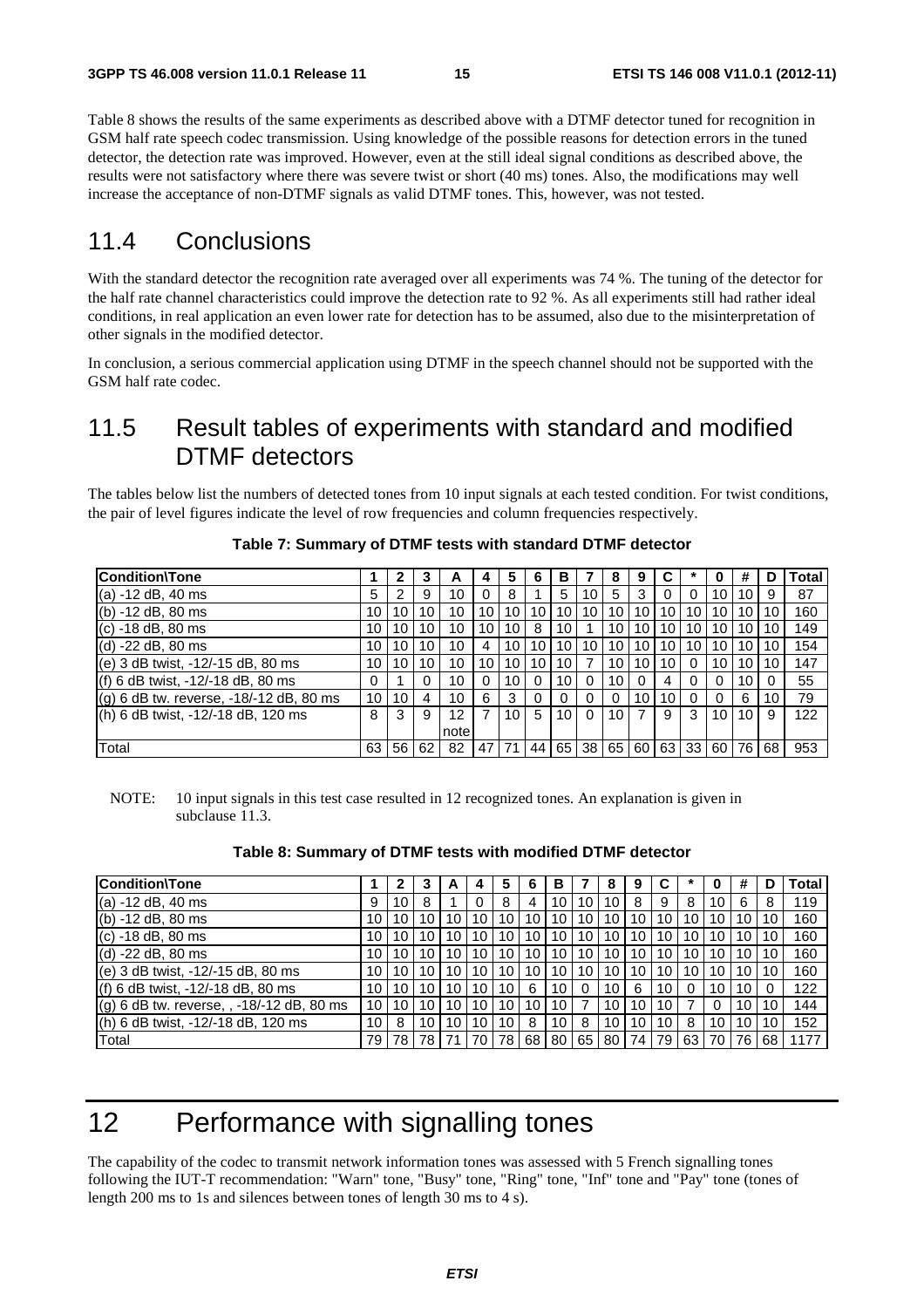All signalling tones are recognized. However, the half rate codec introduces a very audible distortion and performs significantly worse than the full rate codec.

None of the tones is perturbed by the VAD/DTI system.

# 13 Delay

[tbd]

# 14 Frequency response

The frequency response of the GSM half rate codec, has been evaluated by computing the logarithmic gain.

The codec has been tested in error free condition only, without DTX associated, by independently processing 198 sine waves files spaced by 20 Hz and spanning the range between 50 to 3 990 Hz. Each file had a duration of 8 seconds and the input signal level was fixed at -22 dB ( $V_{\text{max}} = 2$  603).

The gain of the codec has been calculated by means of the formula:

$$
gain = 10 * log_{10}\left(\frac{\sum_{i} (out_i)^2}{\sum_{i} (inp_i)^2}\right)
$$

Figures 1 and 2 report the logarithmic gain for the whole range of tones considered and for telephone bandwidth respectively.

Both figures show that the codec provide a flat frequency response in the telephone bandwidth, with the algorithmic gain confined in the range  $\pm 0.2$  dB with a very few outliers.

The highest attenuation observed is 0,65 dB and occurs at 1 150 Hz.

It shall be noted that small deviations from these figures can be observed by using different levels and/or different initial phases for the sinewave signals.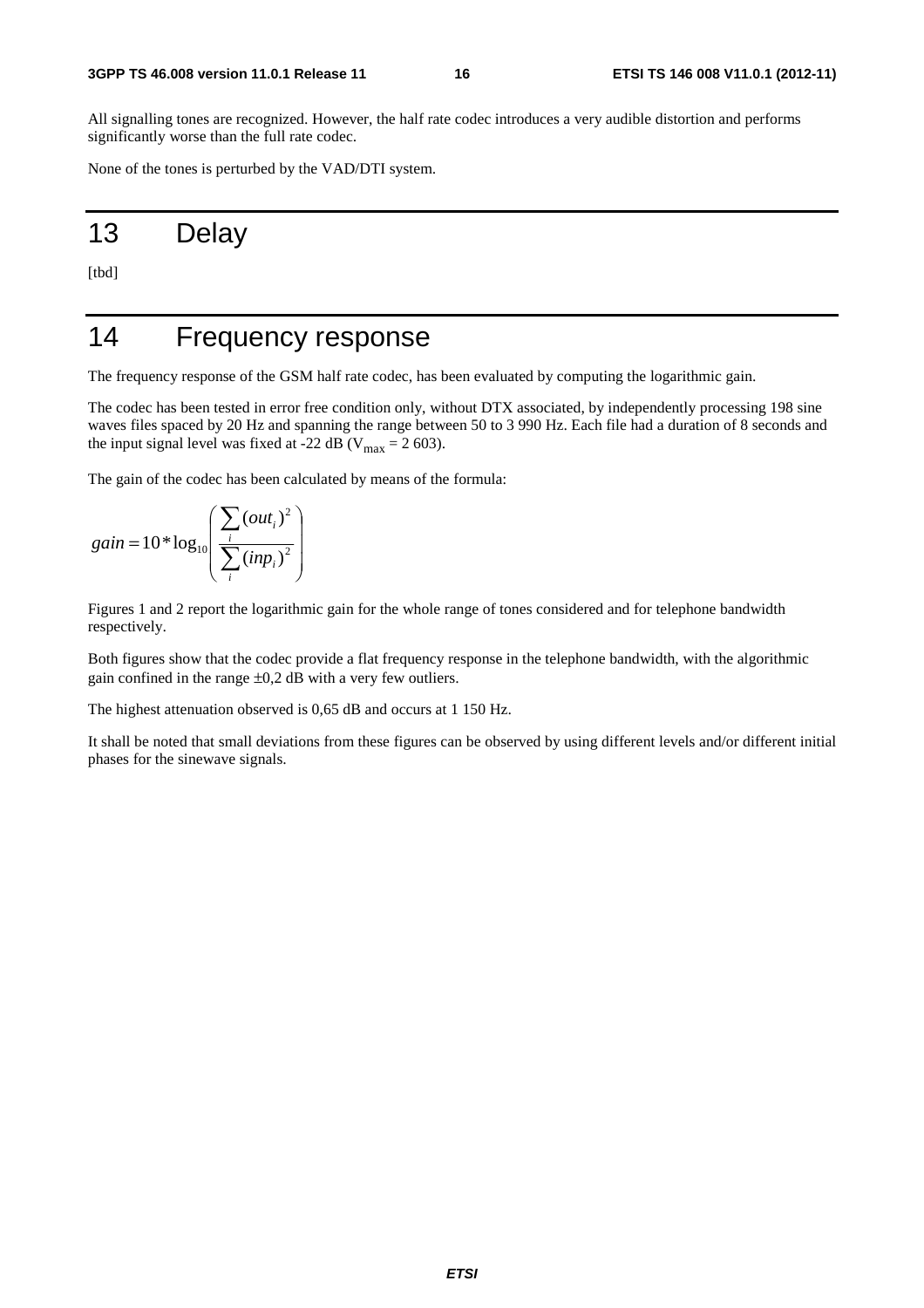

**Figure 1: Frequency response for the whole bandwidth considered** 



**Figure 2: Frequency response in the telephone bandwidth** 

*ETSI*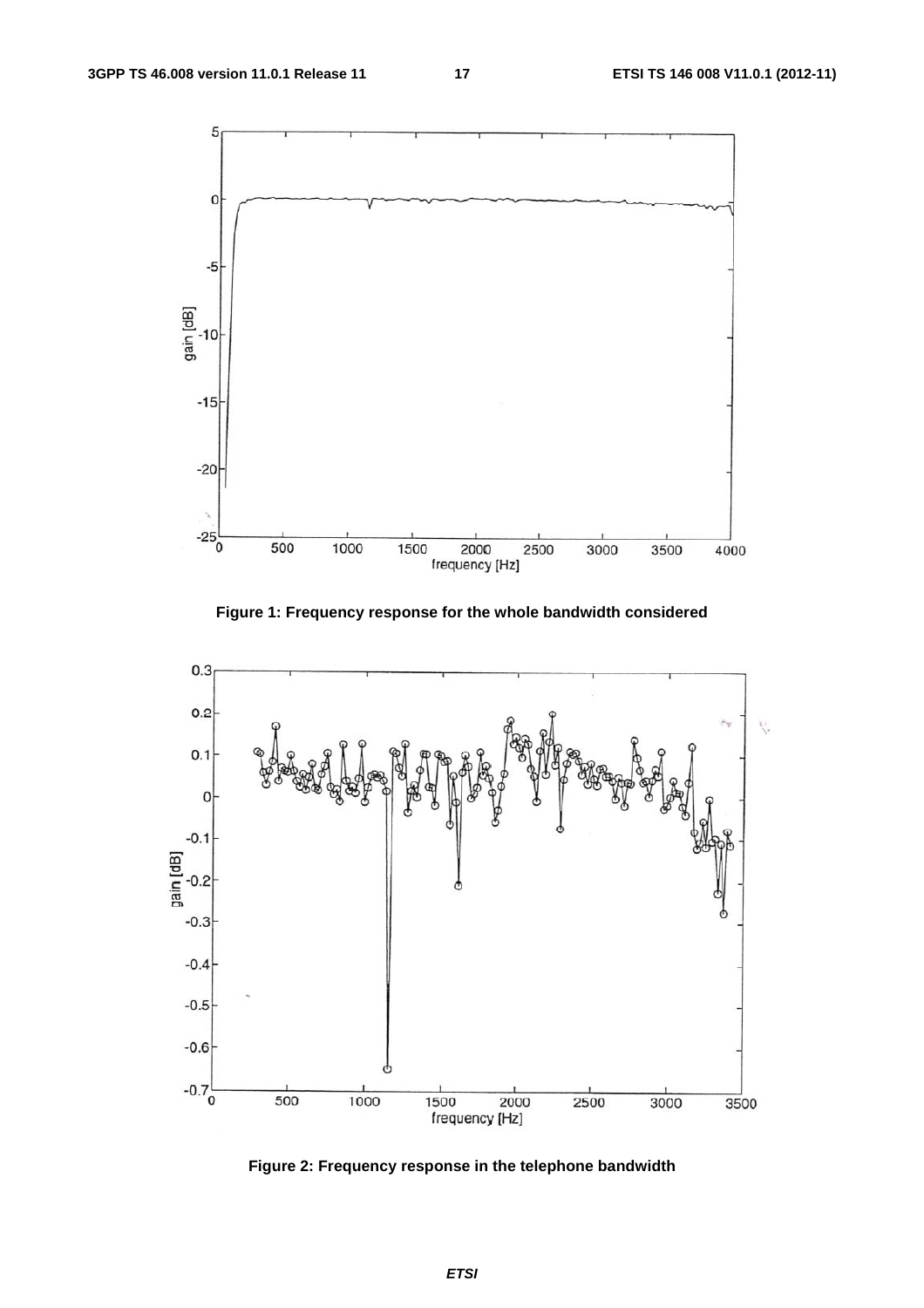# 15 Half Rate codec complexity

The complexity of the half rate codec is characterized by the 3 following items:

- the number of cycles;
- the data memory size;
- the program memory size.

The values of these different figures depend on a specific DSP implementation. Nevertheless, the results obtained by the C description analysis can be used as references.

The speech transcoding functions are specified using a set of basic arithmetic operations. The wMOPs figure quoted is a weighted sum of the operations required to perform transcoding. The weight assigned to each operation is representative of the number of instruction cycles required to perform that operation on a typical DSP device.

The complexity range of the half rate codec is approximately 4,5 times that of the full rate codec.

The number of cycles required by the half rate algorithm is highly dependent on the values of input samples. The execution time of an average and an extreme input case may differ by up to 20 %.

That is why, to evaluate the complexity, it is necessary to compute the theoretical worst case, i.e. the maximum possible number of cycles, and not just observe the results of a simulation.

The principal figures of this evaluation are the following:

|  |  |  | Table 9: Principal figures of evaluation |
|--|--|--|------------------------------------------|
|--|--|--|------------------------------------------|

|                                                                 | <b>Theoretical worst</b><br>case wMOPs | Data RAM (note)<br>(16 bits words) | Data ROM<br>(constants)<br>(16 bits words) | <b>Program ROM</b><br>(assembly)<br>instructions) |
|-----------------------------------------------------------------|----------------------------------------|------------------------------------|--------------------------------------------|---------------------------------------------------|
| Speech and channel half rate<br>codec (excluding DTX functions) | 21.2                                   | 5 0 0 2                            | 8781                                       | 8 000-12 000                                      |
| Ratio half rate vers, full rate                                 | 4.5                                    | 2.4                                | 9.7                                        |                                                   |

NOTE: The Data RAM figure can be split in 2 parts: the static variables: 2 100 words; and the dynamic variables (i.e. local to a procedure): 2 900 words.

# 16 Summary of results from characterization Phase 1 and 2

The whole set of individual and global data were extensively analysed and discussed within the TCH-HS expert group. The effects of different factors and their interactions were subject to analysis of variance (ANOVA). Tables 10 to 14 report the results obtained in 9 experiments.

### 16.1 Summary of Results From Characterization Phase 1

The whole set of individual and global data were extensively analysed and discussed within the TCH-HS expert group. The effects of different factors and their interactions were subject to analysis of variance (ANOVA). Tables 10 to 14 report the results obtained in 9 experiments.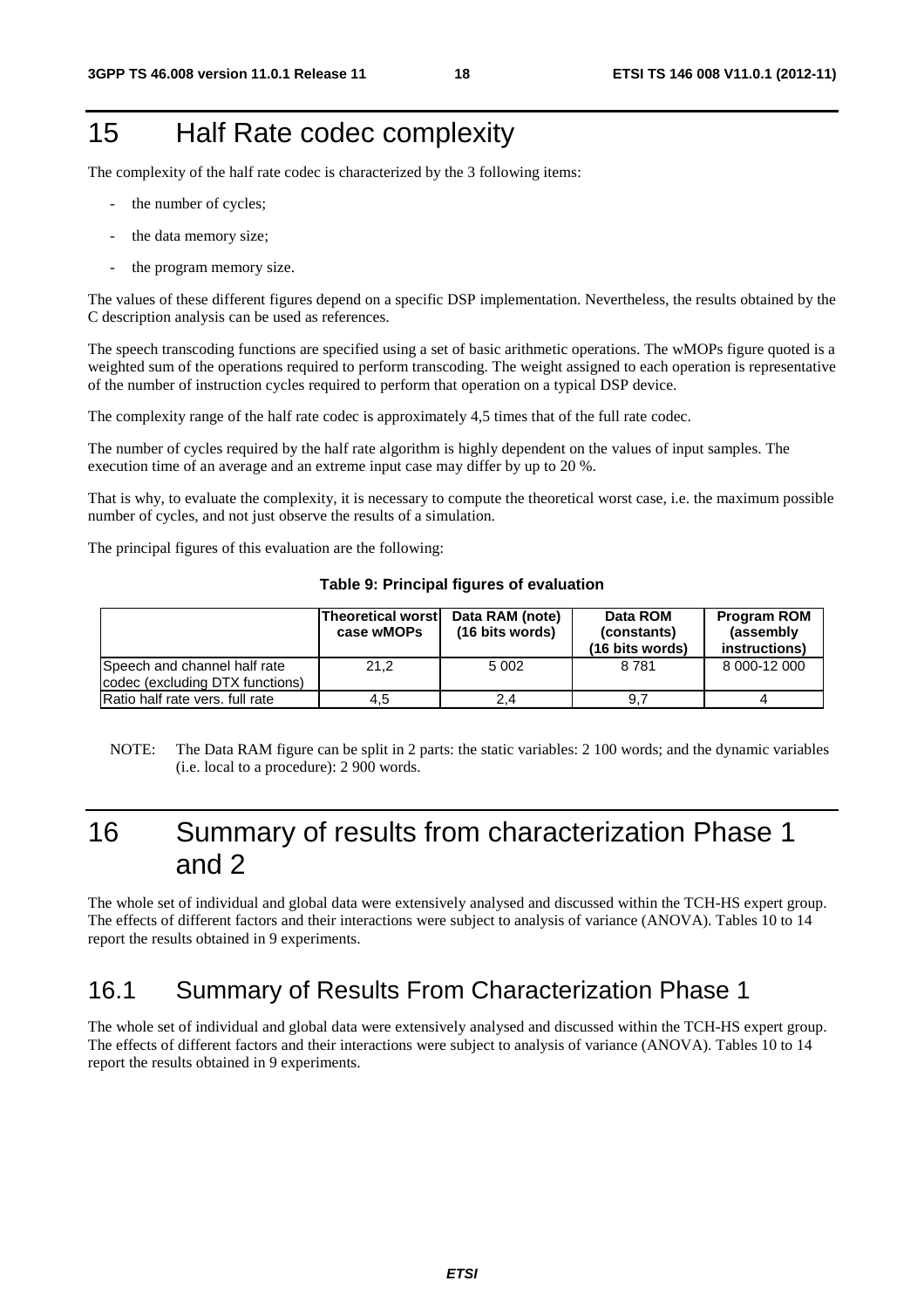| Diff Q (dB)    |                              |                |              |  |  |  |
|----------------|------------------------------|----------------|--------------|--|--|--|
| exc.           | EP <sub>3</sub>              | Noise only     | All          |  |  |  |
| (UPCM, No-IRS) | (A law-IRS and UPCM, No-IRS) |                |              |  |  |  |
| $Exp. 1 - 3$   | Exp. $1 - 3$                 | Exp. 4 and $5$ | Exp. $1 - 5$ |  |  |  |
| $-1,09$        | $-1.45$                      | $-3,01$        | $-2,29$      |  |  |  |

|  | Table 10: Summary of Characterization Phase 1 Results - Differential Q values |
|--|-------------------------------------------------------------------------------|
|--|-------------------------------------------------------------------------------|

NOTE: The figures indicate DQ values in dB averaged over input level,

where  $DQ = Q_{HR} - Q_{FR}$ .

|  | Table 11: Summary of Characterization Phase 1 Results (Exp. 1, 2 and 3) |  |  |
|--|-------------------------------------------------------------------------|--|--|
|--|-------------------------------------------------------------------------|--|--|

|             |         | <b>Single</b> | <b>Encoding</b> | <b>Conditions</b> | <b>Tandeming</b> | <b>Conditions</b> | All      | All     |
|-------------|---------|---------------|-----------------|-------------------|------------------|-------------------|----------|---------|
| Audio part  | EP0     | <b>EP0/1</b>  | EP0/1/2         | EP0/1/2/3         | EP <sub>0</sub>  | <b>EP0/1</b>      | exc. EP3 |         |
| 1.A-Law IRS | $+0.01$ | $-0.32$       | $-0.43$         | $+0.12$           | $-0.32$          | $-0.34$           | $-0.41$  | $+0.02$ |
| 2.NoIRS.    | $-2.16$ | $-2.13$       | -1.82           | $-0.90$           | $-4.98$          | $-4.50$           | $-2.49$  | $-1,62$ |
| LinearPCM   |         |               |                 |                   |                  |                   |          |         |
| 1 and 2.    | $-1,08$ | $-1.22$       | $-1.12$         | $-0.39$           | $-2,65$          | $-2.42$           | $-1.45$  | $-0.80$ |

NOTE: Dependence on Specific Conditions without Background Noise. The figures indicate DQ values in dB averaged over input level,

where  $DQ = Q_{HR} - Q_{FR}$ .

**Table 12: Summary of Characterization Phase 1 Results (Exp. 4** and **5)-**

| Audio            | <b>Office</b> | <b>Vehicle</b> | <b>Traffic</b> | <b>No Tandeming</b> | With      | All     |
|------------------|---------------|----------------|----------------|---------------------|-----------|---------|
| part             | <b>Babble</b> |                |                |                     | Tandeming |         |
| <b>A-Law IRS</b> | $-2.64$       | $-3,19$        | $-3,20$        | $-2,10$             | $-3,93$   | $-3.01$ |

NOTE: Differential Q values in Noise Conditions. The figures indicate DQ values in dB averaged over input level,

where  $DQ = Q_{HR} - Q_{FR}$ .

**Table 13: Summary of Characterization Phase 1 Results - Significant differences (Experiment 1 to Experiment 5)**

| Laboratory          | <b>Experiment 1</b> | <b>Experiment 2</b> | <b>Experiment 3</b> | <b>Experiment 4</b> | <b>Experiment 5</b> |
|---------------------|---------------------|---------------------|---------------------|---------------------|---------------------|
| BT.                 | $HR = FR$           | HR < FR             | HR < FR             | HR < FR             |                     |
| <b>CNET</b>         |                     |                     |                     |                     | HR < FR             |
| <b>CSELT</b>        | $HR = FR$           | $HR = FR$           | $HR = FR$           |                     | HR < FR             |
| Deutsche<br>Telekom | $HR = FR$           | $HR = FR$           | HR < FR             | HR < FR             |                     |
| Global              | $HR = FR$           | HR < FR             | HR < FR             | HR < FR             | HR < FR             |

NOTE: See legend in subclause 16.2 for symbol explanation.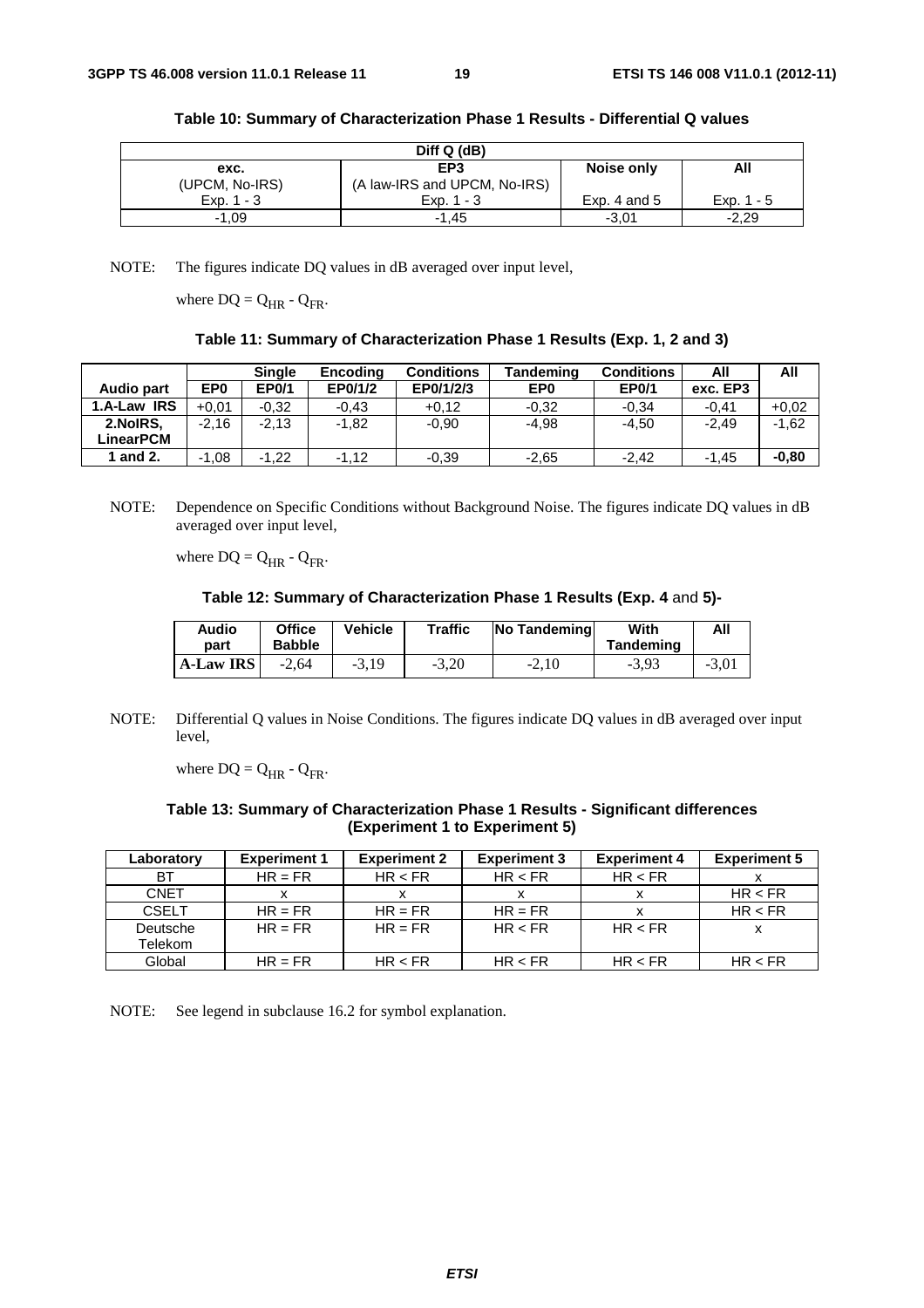## 16.2 Summary of Results From Characterization Phase 2

**Table 14: Summary of Characterization Phase 2 Results (Experiment 6 to Experiment 9)** 

| Subject:     | qdu                                                               | <b>Tandeming with</b><br>other Standards | <b>Talker</b><br><b>Dependency</b> | <b>DTX Functions</b>                                              |
|--------------|-------------------------------------------------------------------|------------------------------------------|------------------------------------|-------------------------------------------------------------------|
| Laboratory   | Experiment 6                                                      | Experiment 7                             | <b>Experiment 8</b>                | <b>IExperiment 9</b>                                              |
| <b>BT</b>    |                                                                   | $HR+any < any+HR$                        | see clause 9                       | DTX operation appears to be<br>satisfactory.                      |
| <b>CNET</b>  |                                                                   | HR+any < any+HR                          |                                    | DTX fairly satisfactory, concerns<br>lover CNI.                   |
| <b>CSELT</b> | $HR = FR$<br>$HR+HR < FR+FR$                                      |                                          |                                    | DTX satisfactory, concerns over<br>CNI and comfort noise quality. |
| <b>IDBP</b>  | $HR = FR$<br>$\mathsf{IHR}\texttt{+HR} = \mathsf{FR}\texttt{+FR}$ |                                          | Isee clause 9                      | DTX fairly satisfactory, concerns<br>over comfort noise quality.  |

**Legend** 

| Symbol    | <b>Definition</b>                                                   |
|-----------|---------------------------------------------------------------------|
|           | no significant difference at the 95 % confidence level              |
| <b>HR</b> | Half rate codec                                                     |
| FR        | Full rate codec                                                     |
| X         | Experiment not performed by laboratory                              |
| HR < FR   | HR significantly worse than FR at the 95 % confidence level.        |
| any       | All tested codecs, except HR $(G.726 \, [2], G.728 \, [3],$ and FR) |

The candidate codec performed equally well or slightly worse than the full rate for most cases, the overall figure of merit being **-0,8 dB** (weighted) signal-to-quantization distortion (without taking into account the noise conditions). The requirement was to provide a half rate standard with speech quality approximately equivalent to the GSM full rate codec with 1 dB of tolerance in terms of equivalent (weighted) signal-to-quantization distortion.

Under UPCM No IRS audio part conditions, particularly when tandemed, the full rate performed consistently better than the half-rate.

In environmental noise conditions, formal tests using two different methods, ACR and DCR were used to determine the difference in performance between the full and half-rate systems. It was found that differential Q (dB) values (comparing full and half-rate codecs) are more pronounced when using the DCR procedure than when using the ACR procedure, leading to a larger measured difference between the systems in the DCR experiments. The half-rate always performed worse than the full rate under the noise conditions, often with the difference in performance falling outside the -3 dB limit.

TCH-HS significantly improved the methodology for measuring subjectively the performance of candidate codec. Since the most important requirements set by SMG and tested by TCH-HS were met by the optimized algorithm, SMG approved the optimized codec.

Further information can be found in annex A reference 9).

# 16.3 Conclusion

A subjective test methodology for the quality assessment of ETSI's half rate algorithm has been implemented, based on listening opinion tests.

The test methodology reflected international telephony assessment methods that are described extensively in the ITU-T Series P Recommendations, and that have shown to be suitable for characterizing both the GSM full rate and half rate algorithm performance. Results of tests conducted by several organizations showed consistency when normalized to Equivalent Q, in terms of the relative performance of the half rate algorithm and full rate RPE-LTP, removing the effect of differences in absolute performance, due to different languages, interpretation of quality scales, etc.

By considering the average performance across all countries, it was concluded that the half rate algorithm performance was comparable to RPE-LTP in all the experimental conditions tested, except for tandeming and background noise conditions, and met the initial requirements set out by SMG.

The results confirmed that the performance of the half rate codec falls short of that normally experienced on the PSTN.

For network planning purposes, it is proposed that the same rules will be adopted as for RPE-LTP, which will be adequate for most applications.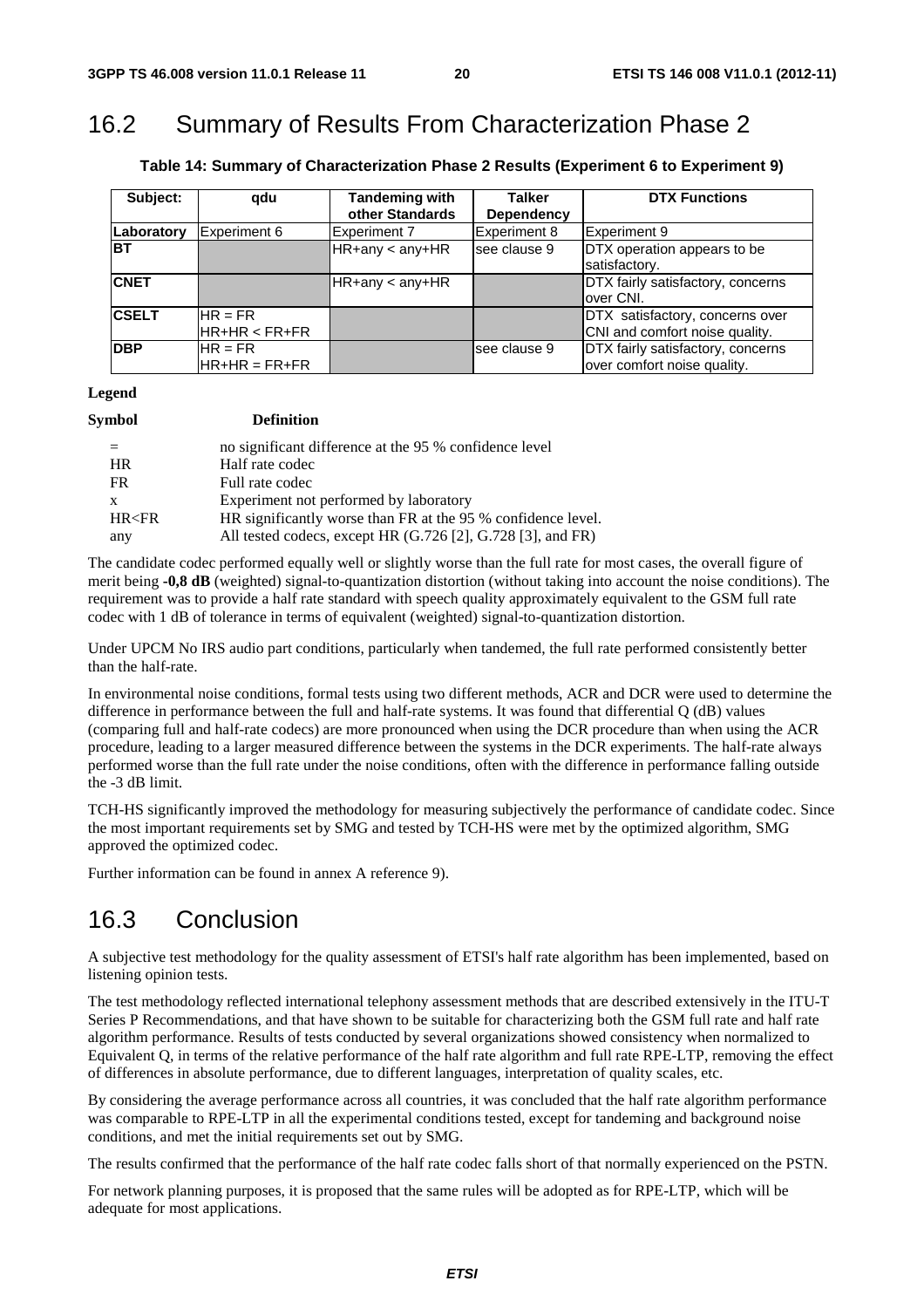# Annex A: Bibliography

- 1) IEEE Proceedings. GLOBECOM'84, Vol. 2, pp.778-785, G. Williams and H. Suyderoud (1984): "Subjective performance evaluation of the 32-kbit/s ADPCM algorithm".
- 2) IEEE Proceedings GLOBECOM '86, Houston, Texas, pp. 599-604, G. Modena, A. Coleman, P. Coverdale, P. Usai (1986): "Subjective performance evaluation of the 64 kbit/s (7 kHz) audio coder".
- 3) A. Coleman, N. Gleiss, P. Usai, Speech Communication, Vol. 7, , pp.151-166, (June 1988): "A subjective testing methodology for evaluating Medium Rate Codecs for Digital Mobile Radio applications".
- 4) IEEE Proceedings GLOBECOM '89, Dallas, Texas, pp. 1075-1079, A. Coleman, N. Gleiss, J. Sotscheck, H.Scheuermann, P. Usai (1989): "Subjective performance evaluation of the RPE-LTP codec for the Pan-European cellular digital mobile radio system".
- 5) C. South et alii (1993), Speech Communication Vol. 13, pp.113-132: "Subjective Test Methodology for a 16 kbit/s Speech Coder".
- 6) ITU-T Recommendation P.80 (1992): "Methods for subjective determination of transmission quality".
- 7) ITU-T Recommendation P.81 (1988): "Modulated Noise Reference Unit",
- 8) ITU-T Recommendation P.83 (1992): "Subjective performance assessment oftelephone-band and wideband digital codecs"
- 9) ICC '95, Session 2.2.2, P. Usai et alii (June 1995): "Subjective performance evaluation of the GSM Half Rate Speech Coding Algorithm (with voice signals)".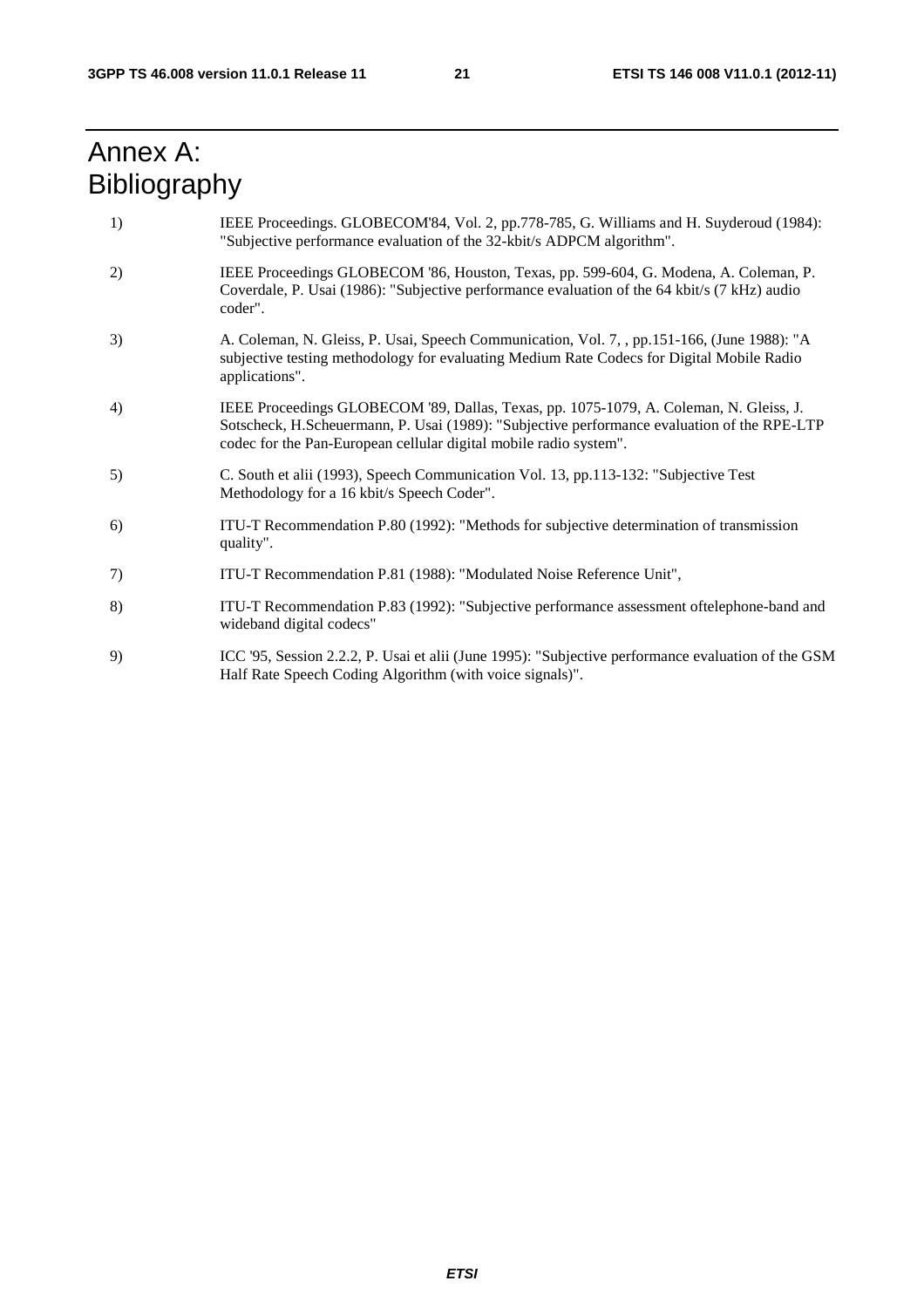# Annex B: Change history

| <b>Change history</b> |              |         |                            |                    |                         |  |  |  |
|-----------------------|--------------|---------|----------------------------|--------------------|-------------------------|--|--|--|
| SMG No.               | TDoc.<br>No. | CR. No. | <b>Section</b><br>affected | <b>New version</b> | <b>Subject/Comments</b> |  |  |  |
| SMG#16                |              |         |                            | 4.0.0              | <b>ETSI Publication</b> |  |  |  |
| <b>SMG#20</b>         |              |         |                            | 5.0.0              | Release 1996 version    |  |  |  |
| <b>SMG#27</b>         |              |         |                            | 6.0.0              | Release 1997 version    |  |  |  |
| <b>SMG#29</b>         |              |         |                            | 7.0.0              | Release 1998 version    |  |  |  |
| <b>SMG#31</b>         |              |         |                            | 8.0.0              | Release 1999 version    |  |  |  |

| <b>Change history</b> |      |  |  |  |                                        |            |            |  |  |
|-----------------------|------|--|--|--|----------------------------------------|------------|------------|--|--|
| <b>Date</b>           | TSG# |  |  |  | <b>TSG Doc. CR Rev Subject/Comment</b> | <b>Old</b> | <b>New</b> |  |  |
| 03-2001               | 11   |  |  |  | Version for Release 4                  |            | 4.0.0      |  |  |
| 06-2002               | 16   |  |  |  | Version for Release 5                  | 4.0.0      | 5.0.0      |  |  |
| 12-2004               | 26   |  |  |  | Version for Release 6                  | 5.0.0      | 6.0.0      |  |  |
| 06-2007               | 36   |  |  |  | Version for Release 7                  | 6.0.0      | 7.0.0      |  |  |
| 12-2008               | 42   |  |  |  | Version for Release 8                  | 7.0.0      | 8.0.0      |  |  |
| 12-2009               | 46   |  |  |  | Version for Release 9                  | 8.0.0      | 9.0.0      |  |  |
| 03-2011               | 51   |  |  |  | Version for Release 10                 | 9.0.0      | 10.0.0     |  |  |
| 09-2012               | 57   |  |  |  | Version for Release 11                 | 10.0.0     | 11.0.0     |  |  |
| 10-2012               |      |  |  |  | Replacement of figures 1 and 2         | 11.0.0     | 11.0.1     |  |  |